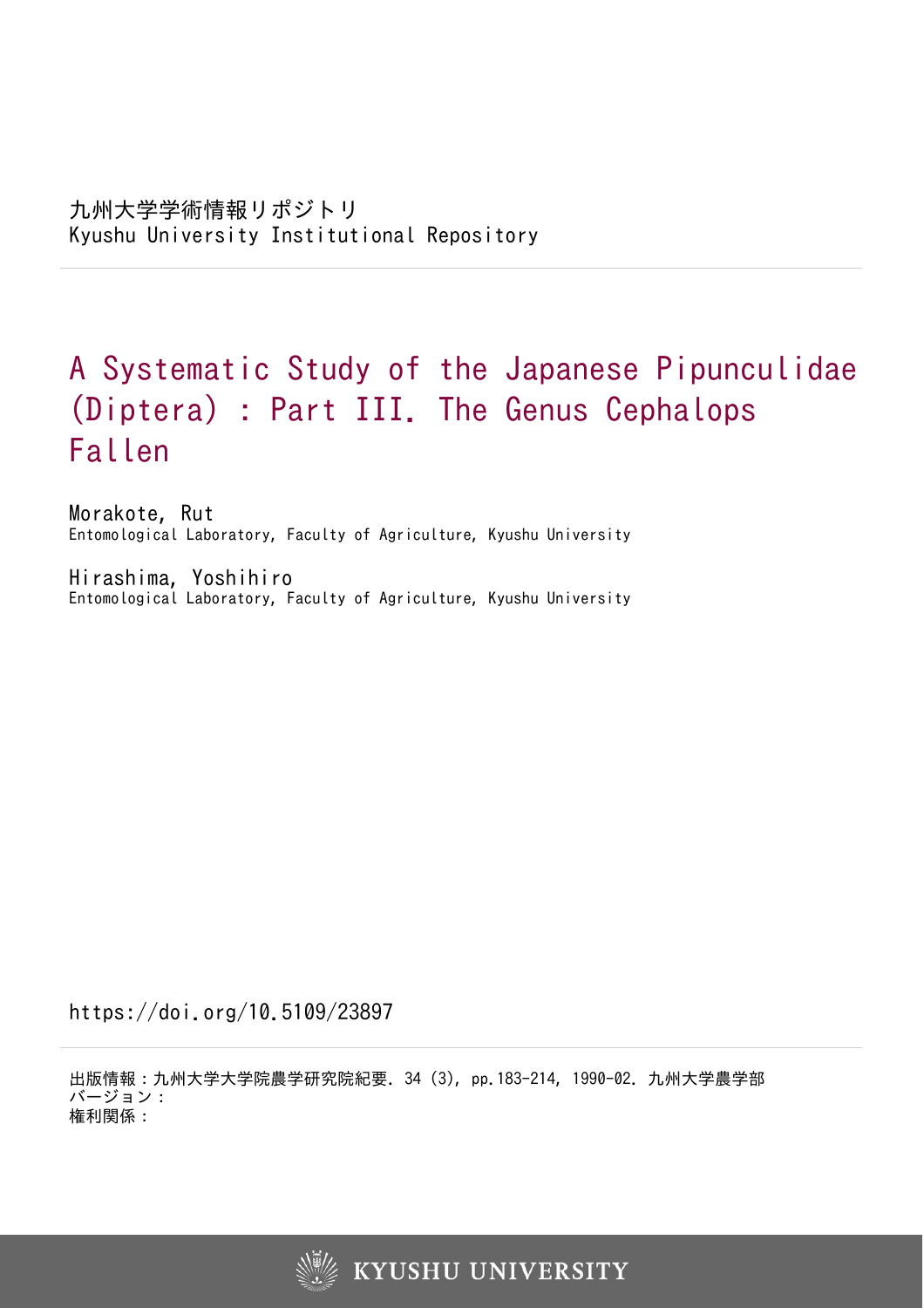J. Fac. Agr., Kyushu Univ., 34 (3), 183-214 (1990)

## **A Systematic Study of the Japanese Pipunculidae (Diptera) Part** III. **The Genus** *Cephalops* **Fallen**

#### **Rut Morakote and Yoshihiro Hirashima**

Entomological Laboratory, Faculty of Agriculture, Kyushu University, Fukuoka 812, Japan

#### *(Received March 31, 1989)*

Thirteen species of the genus *Cephalops* Fallen are treated with key to species, descriptions and illustrations of important diagnostic characters. Three of them are newly recorded from Japan and nine of them are new to science.

#### Subfamily PIPUNCULINAE

This subfamily is characterized by having the plain and bare ocellar triangle, the well-developed occiput, the dorsum of the thorax without any bristles and the almost straight hind margin of eyes, It is the largest subfamily among three subfamilies in the family Pipunculidae and it is devided into two tribes. Eight genera of this subfamily are known in the world. In Japan, only three genera are found at present.

#### Tribe **PIPUNCULINI**

This tribe is characterized by having the coloration on the third costal section. Six genera of this tribe are known in the world but only three genera are found in Japan at present.

#### Genus CEPHALOPS Fallen

- *Cephalops* Fallen, 1810, Ent. nov. Dipt., 10:28. Type species : anews Fallen by Genus CEPHALOPS Fallen<br>
valops Fallén, 1810, Ent. nov. Dipt., 10 : 28. Type species : aneus Fallén by<br>
monotypy. — Collin, 1956, Opus. ent., 21 : 155. — Coe, 1966, Handbk. Ident.<br>
Brit. Ins., 10(2C): 54. -Meyer and Bruyn, Brit. Ins., 10(2C): 54. -Meyer and Bruyn, 1985, Doc. Trav. inst. r. sci. Nat.<br>Belg., 24:28. — Kozanék, 1987, Annot. zool. bot., Bratislava, 180: 1. *ualops* Fallén, 1810, Ent. nov. Dipt., 10 : 28. Type species : aneus F<br>monotypy. — Collin, 1956, Opus. ent., 21 : 155. — Coe, 1966, Hand<br>Brit. Ins., 10(2C): 54. -Meyer and Bruyn, 1985, Doc. Trav. inst. r.<br>Belg., 24 : 28.
- Cephalosphaera Enderlein, 1936, Dipt. Tierwelt Mitteleur., 4 : 129. Type species : *Brit.* Ins., 10(2C): 54. -Meyer and Bruyn, 1985, Doc. Trav. inst. r. sci. Nat. Belg., 24:28. — Kozanék, 1987, Annot. zool. bot., Bratislava, 180: 1.<br> *ialosphaera* Enderlein, 1936, Dipt. Tierwelt Mitteleur., 4: 129. Type 29: 40.

Collinias Aczél, 1940, Zool. Anz. 132 : 151. Type species : Pipunculus heterostigmus Perkins, 1905, by original designation.

<sup>\*</sup>Contribution from the Entomological Laboratory, Faculty of Agriculture, Kyushu University, Fukuoka (Ser. 3, No. 303)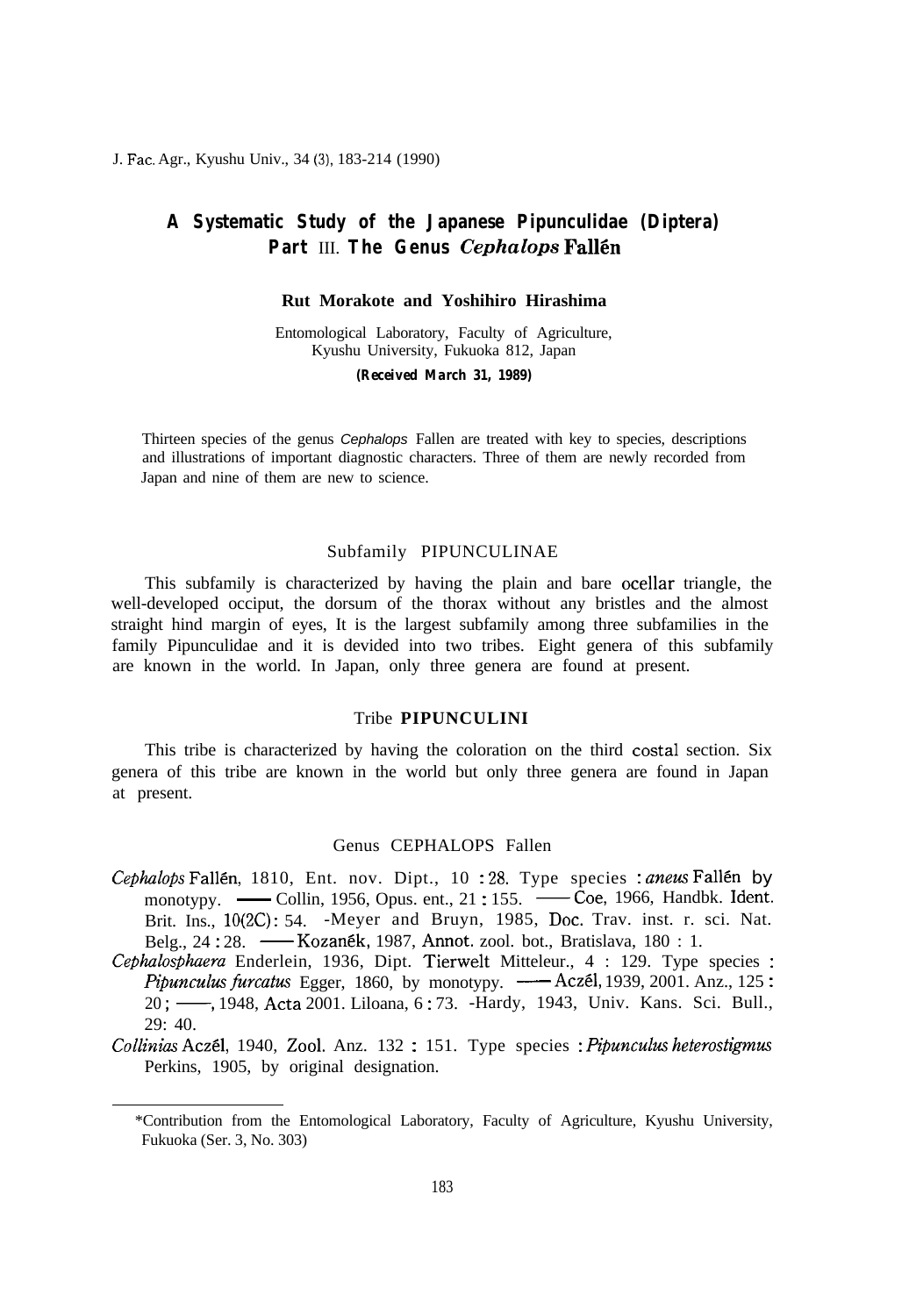*Strandirnyza* Duda, 1940, Folia Zool. Hydrobiol., 10 : 216. Type species : *Pipuncuhs furcatus* Egger, 1860, by monotypy.

*Anacephalops* Aczel, 1940. Zool. Anz., 132 : 151. Type species : *Pipunculus amboinalis* Walker, 1861, by original designation.

*Dorikzs (Cephalosphaera)* : Hardy, 1950, Exploration du Part Nat. Albert, Mission G. F. de Witte, 62 : 4.

The flies of this genus are characterized by having the propleural fan and the setae on the dorsum of the thorax are restricted only on each dorsocentral line. Hardy (1987) placed them as the subgenus of *Pipunculus* Latreille, and separated the species which posses the wing vein M2 from *Pipuncuhs* as the subgenus *Cephulosphaera* (as subgenus of *Pipunculus* Latreille). The present work followed Collin (1945) and Coe (1966b) which placed Cephalops as a distinct genus by the reason that the differentiation of setae on the dorsum of the thorax has the generic value but the wing vein M2 has no value.

To date, only two species have been recorded from Japan *: C. pulvillatus* (Kertész) by Hardy (1972) and C. *furcatus* by Yano *et al.* (1984). In this paper we record twelve more species including nine new species.

The Japanese flies in this genus are medium-sized with body length ranging from 3 to 6 mm. The wings are generally much longer than its body. The body is usually bare, opaque grey to brown, or with some dusting on the dorsum of the thorax and abdomen. The abdominal segment 8 of male is generally with membranous area in varying shape. This character is good for species recognition.

Concerning the biology and host relationships, there are some publications (Hardy, 1964 ; Rothschild, 1964 ; Coe, 1966b ; Waloff, 1975 ; May, 1979) which indicated that they parasitized the homopterous insects of the family Delphacidae.

#### Key to the Japanese species of CEPHALOPS

|    | 1. Wings vein M2 present on the last section of wing vein M1                  |
|----|-------------------------------------------------------------------------------|
|    | 9<br>Wing vein M2 absent                                                      |
| 2. | $\mathcal{F}$                                                                 |
| 3. | Four posterior femora with a tuft of many long pale pubescence                |
|    | beneath near' base, hind tibiae with postero-apical projection manufactured 4 |
|    | - All femora without any long pale pubescence beneath, hind tibiae            |
|    | without posteroapical projection; tibiae with incomplete black ring on        |
|    | apical two-thirds from posterior, tergite 8 without membranous area;          |
|    |                                                                               |
| 4. | Abdomen shorter than its thorax, rather stout; abdominal tergites             |
|    | much wider than long; femora extensively yellow at base especially on         |
|    | hind femora, about basal half and apical seventh; wing vein M2 very           |
|    | short, about as long as r-m cross-vein; see Fig. 32                           |
|    |                                                                               |
|    | Abdomen slightly longer than its thorax, parallel-sided, femora mainly        |
|    |                                                                               |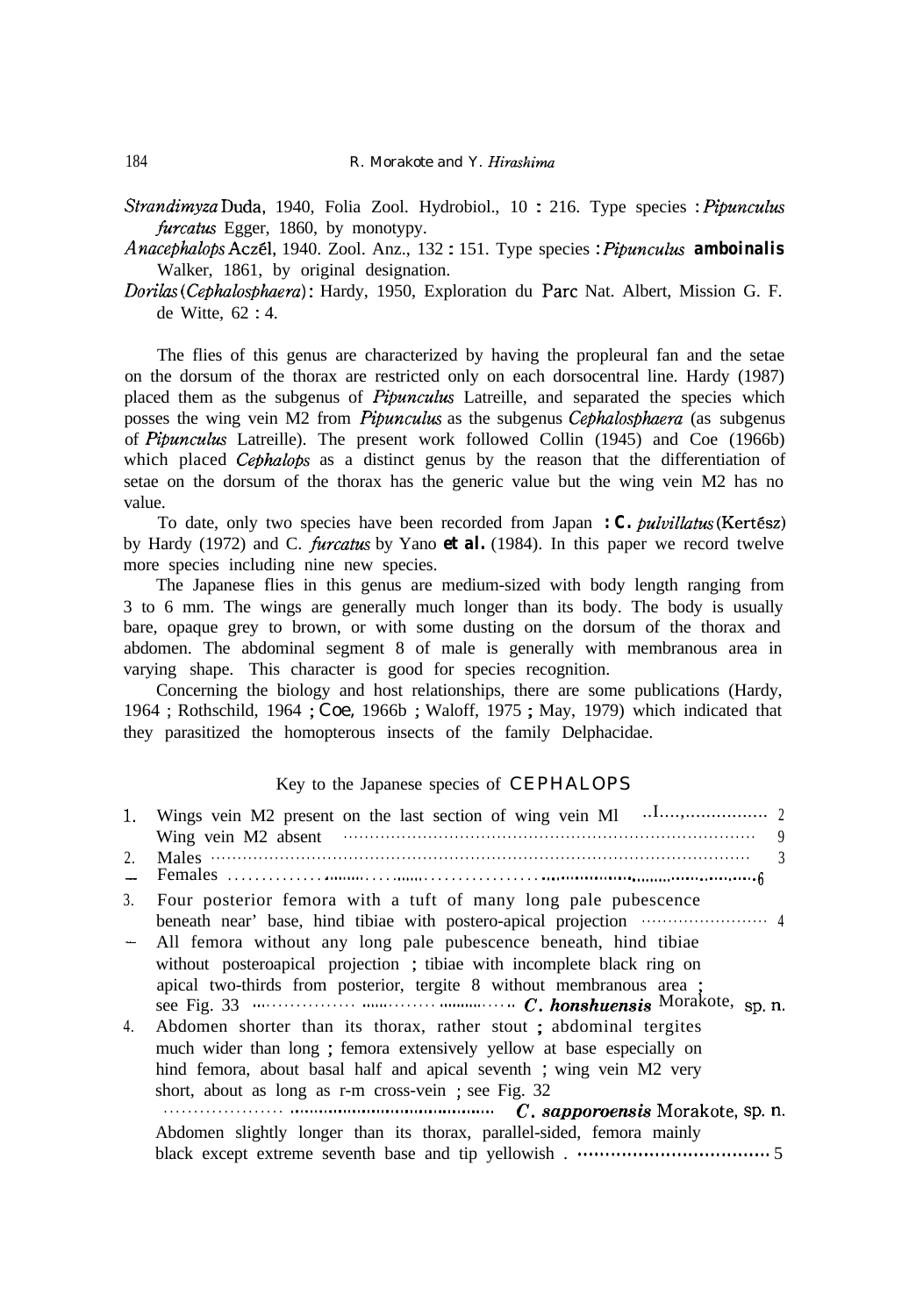# **Systematic Study of Japanese** Pipunculidae (III) 185

| 5.  | Third antennal segment incline yellow; bristles beneath second anten-<br>nal segment pale ; tibiae entirely yellowish; epandrium and surstyli of                                                                                                                                                                                                                                                         |
|-----|----------------------------------------------------------------------------------------------------------------------------------------------------------------------------------------------------------------------------------------------------------------------------------------------------------------------------------------------------------------------------------------------------------|
|     | dry specimens only slightly protruded and scarcely seen from side ; see<br>Fig. 29 $\cdots$ Example 20 $\cdots$ Example 20 $\cdots$ $\cdots$ $\cdots$ $\cdots$ $\cdots$ $\cdots$ $\cdots$ $\cdots$ $\cdots$ $\cdots$ $\cdots$ $\cdots$ $\cdots$ $\cdots$ $\cdots$ $\cdots$ $\cdots$ $\cdots$ $\cdots$ $\cdots$ $\cdots$ $\cdots$ $\cdots$ $\cdots$ $\cdots$ $\cdots$ $\cdots$ $\cdots$ $\cdots$ $\cdots$ |
|     | Third antennal segment black bristles beneath second antennal seg-<br>ment black ; tibiae with brownish black ring on middle third ; epan-<br>drium and surstyli of dry specimens considerably protruded and clearly                                                                                                                                                                                     |
| 6.  | Frons very narrow, parallel-sided, third antennal segment bright yel-<br>low, long acuminate ; all femora almost entirely yellow except dorsal<br>of mid femora and ventral of hind femora with brownish streak ;<br>ovipositor piercer very long, almost twice as long as base, tapering;<br>Frons rather wide, slightly convex at middle                                                               |
| 7.  | Third antennal segment black, scutellum without marginal bristles;<br>tibiae with incomplete black ring on apical two-thirds from posterior;<br>ovipositor piercer (Fig. 33F) as long as base, rather short when compar-                                                                                                                                                                                 |
|     | Third antennal segment inclined yellow ; scutellum with 4-8 marginal<br>8<br><b>bristles</b>                                                                                                                                                                                                                                                                                                             |
| 8.  | Bristles beneath second antennal segment black ; tibiae entirely yellow-                                                                                                                                                                                                                                                                                                                                 |
|     | Bristles beneath second antennal segment black ; tibiae with brownish<br>black ring on middle third; ovipositor rather short and stout than that<br>of furcatus; piercer (Fig. 35B and D) rather thick as seen from side and<br>very broad when viewed from ventral  C. hirashinai Morakote, sp.<br>n.                                                                                                   |
| 9.  | Femora mainly yellow www.communication.com/<br>10<br>15                                                                                                                                                                                                                                                                                                                                                  |
| 10. |                                                                                                                                                                                                                                                                                                                                                                                                          |
|     | Third antenna1 segment yellowish www.communities.com<br>13                                                                                                                                                                                                                                                                                                                                               |
| 11. | Femora with black ring near base, this ring extending posterodorsally<br>as a pointed streak to near apex, wing rather long in proportion to the<br>body; genitalia as shown in Fig. 45, A and B; female ovipositer (Fig.<br>38B) with conspicuous two lobes of protuberance at base of piercer                                                                                                          |
|     | C. annulipes (Zetterstedt)                                                                                                                                                                                                                                                                                                                                                                               |
|     | Femora entirely yellow www.communications.com<br>12                                                                                                                                                                                                                                                                                                                                                      |
| 12. | Last section of wing vein Ml very undulating (Fig. 39A); third antennal<br>segment oval; abdominal tergites subshining black ; genital surstyli<br>(Fig. 46B) rather large and long when compared with its genital epan-<br>drium; female ovipositor (Fig. 39B) $\cdots$ $\cdots$ $\cdots$ $\cdots$ $\cdots$ $\cdots$ $\cdots$ $\cdots$ $\cdots$ $\cdots$ $C.$ aneus Fallen                              |
|     | Last section of wing vein Ml almost straight; third antenna1 segment<br>short acuminate; abdominal tergites 2-4 with contrasting band of black<br>anteriorly and grey posteriorly ; apex of subcostal vein not reached<br>costal vein; male abdominal terminalia as shown in Figs. 42B and 44A                                                                                                           |
|     | 13. Humeri black ; abdominal segments 3-5 metallic black on dorsum;                                                                                                                                                                                                                                                                                                                                      |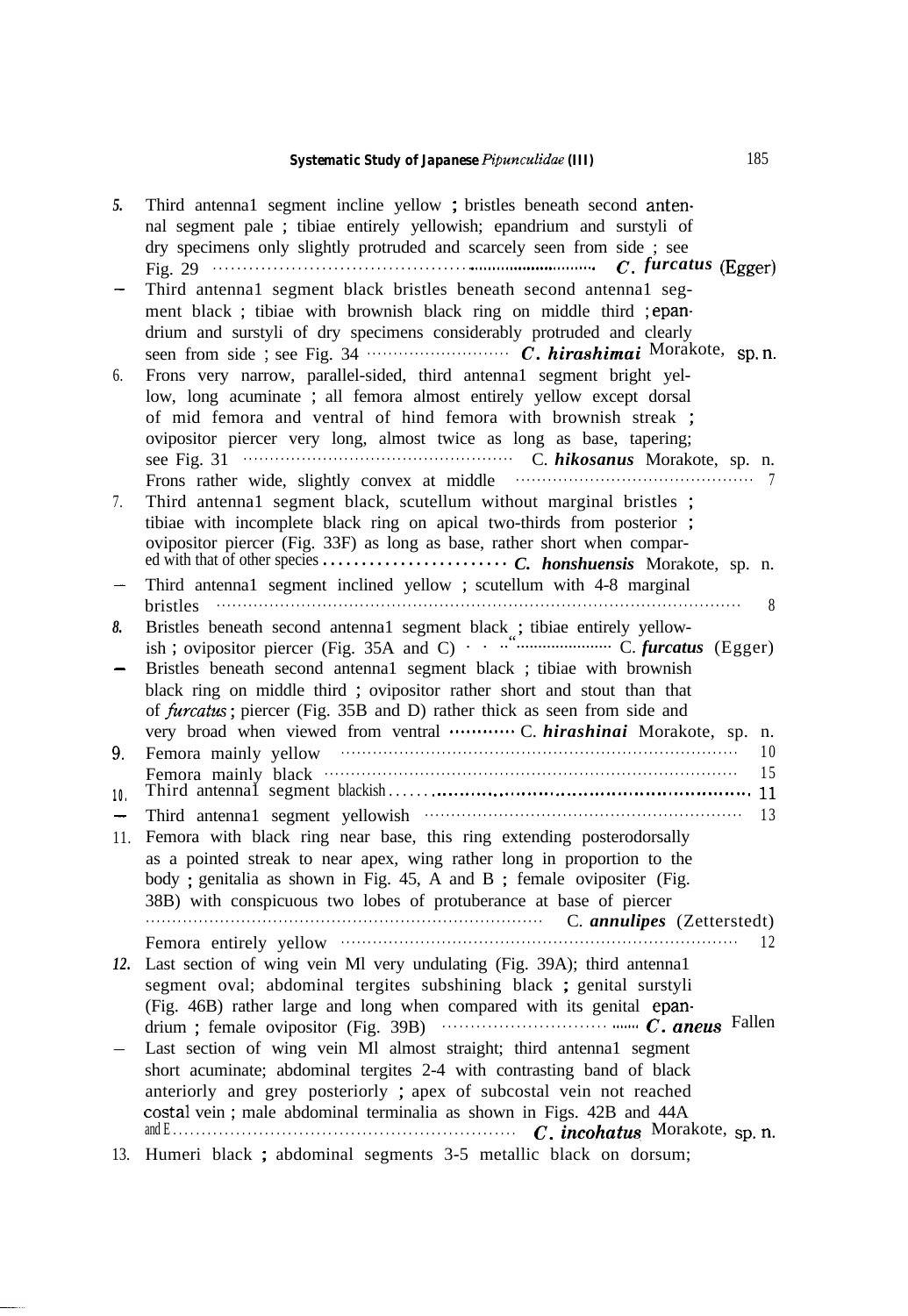- 14. Abdominal tergites subshining grey on dorsum ; tergites 2-4 pale brown - 15 Third antenna1 segment oval, yellowish, abdominal tergites subshining genitalia very much protruded as seen from side ; male abdominal terminalia as shown in Figs. 42F, 43D and 44G . . . . . . . . . . . . . . . . . . . . . . . . . . . . . . . . . . . . . . . . . . . . . . . . . . . . . . . . . . . . . . . . . . C. metallicus Morakote, sp. n. Humeri dull luteous . . . . . . . . . . . . . . . . . . . . . . . . . . . . . . . . . . . . . . . . . . . . . . . . . . . . . . . . . . . . . . . . . . . . . . . . . . . . . . . . . 14 on posterior side corners ; genital epandrium and surstyli as shown in Fig. 46, C and D; female ovipositor (Figs. 40B)  $\cdots$  C. **pacatus** Morakote, sp. n. Abdominal tergite with contrasting band of black anteriorly and grey posteriorly ; third costal section of wing about 1.5 times as long as fourth ; abdominal terminalia as shown in Figs. 42D and 44B. . . . . . . . . . . . . . . . . . . . . . . . . . . . . . . . . . . . . . . . . . . . . . . . . . . . . . . . . . . . . . . . . . . C. yoshiyasui Morakote, sp. n. brown ; abdominal terminalia as shown in Figs. 42H and 44C . . . . . . . . . . . . . . . . . . . . . . . . . . . . . . . . . . . . . . . . . . . . . . . . . . . . . . . . . . . . . . . . . . . . . C. kumatai Morakote, sp. n\_ Third antenna1 segment short acuminate, blackish ; abdominal tergites 4 and 5 polish black on dorsum ; genital surstyli and epandrium very much protruding as seen from side ; tibiae with incomplete black ring at middle third from posterior ; abdominal terminalia as shown in Figs. 42C, 43C and 44H . . . . . . . . . . . . . . . . . . . . . . . . . . . . . . . . . . . . . . . . . . . . . C. *obtusineruis* (Zetterstedt)

#### *Cephalops furcatus* (Egger)

*Pipuncuhs furcutus* Egger, 1860, Verh. Zool-bot. Ges. Wien., 10 : 347.

- *Strandimyza furcatus* : Duda, 1940, Folia 2001. hydrobiol., 10 : 216.
- Cephalosphaera *furcah* : Aczel, 1940, 2001. Anz., 132 : 164.
- Cephalosphaera Jarcatus : Coe, 1966, Handbk. Ident. Bri. Ins., 10(2c): 55. Meyer and<br>Cephalops **furcatus** : Coe, 1966, Handbk. Ident. Bri. Ins., 10(2c): 55. Meyer and<br>Bruyn, 1985, Doc. Trav. Inst. r. sci. Nat. Belg., 2 2001. bot., Bratislava, 180 : 4.

*Pipunculus* (*Cephalops*) furcatus : Yano **et al.**, 1984, Trans. Shikoku ent. Soc., 16(4): 64.

Male.

Head (Fig. 29B) with eyes joined on upperpart of frons for about twice as long as frontal triangle ; frons and face silvery ; ocellar triangle shining black ; occiput cinereous, moderately thick, about one-fifth as long as eyes length ; antennae (Fig. 29C) rather small, first and second segments dull black, the latter with a few short black bristles above and longer pale bristles beneath ; third segment yellowish, acuminate, about twice as deep as second ; arista black, only slightly longer than third.

Thorax dull, chocolate color on dorsum but notopleural areas cinereous, almost bare but with moderately dense pale pubescence on notopleuron and a row of short pubescence on each dorsocentral line ; scutellum (Fig. 29D) cinereous, with 4-6 short black bristles ; pleurae cinereous.

Legs mainly yellow, except coxae, femora and last tarsal segments brownish black ; hind femora yellowish at base and tip ; mid femora with posteromedial fringe of many long fine pale pubescence, with two rows of many black spines beneath from near base to subapical tip; hind femora (Fig. 29E) polished beneath, with anteroventral and posteroventral rows of black spines from near middle to tip, with numer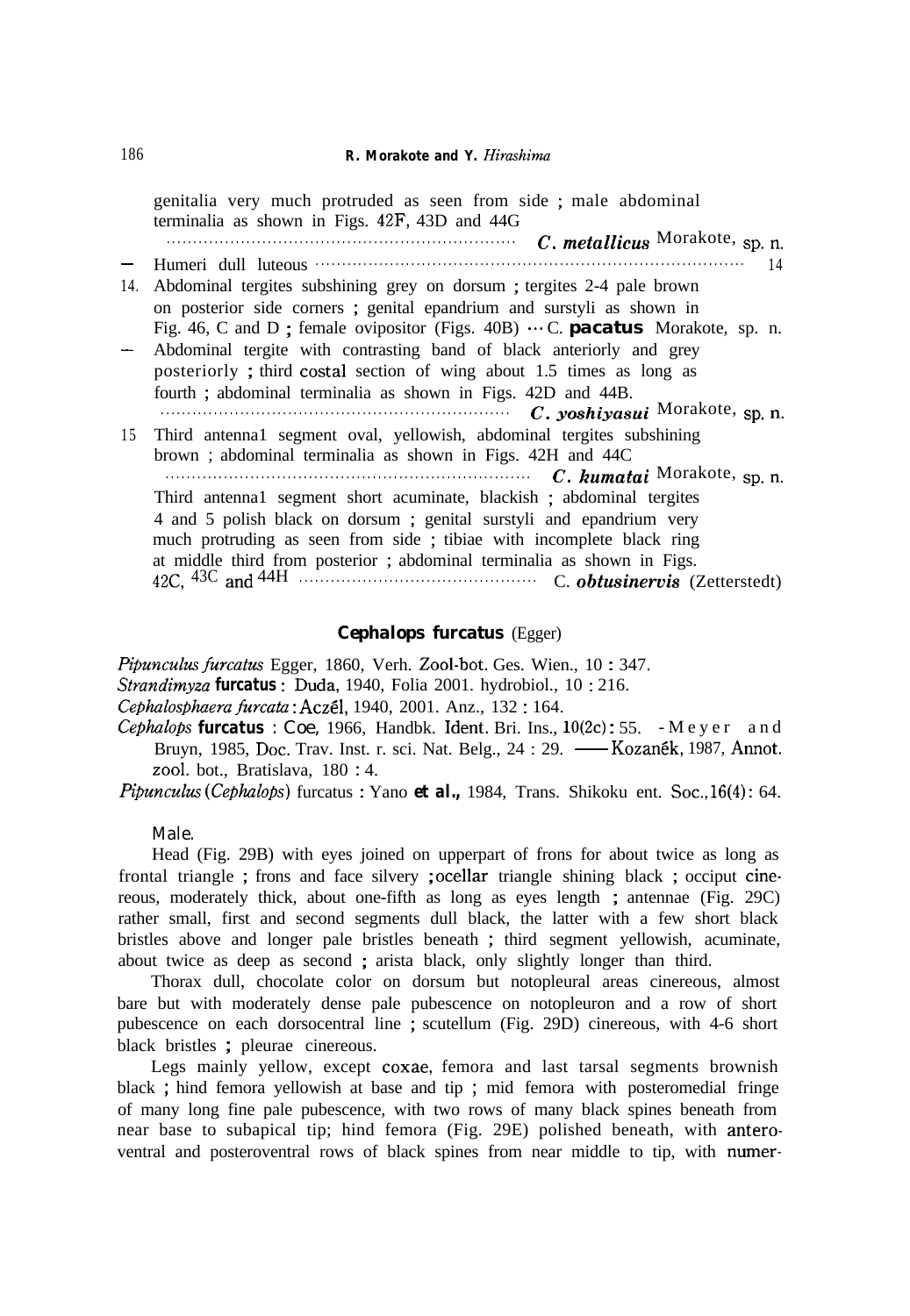ous long pale fine pubescence beneath near base ; hind tibiae with posteroapical projection ; last tarsal segment brownish, long and narrow ; pulvilli short, about half as long as last tarsal segment.

Wings (Fig. 29A) hyaline ; stigma dark brown, extending back to tip of SC ; third costal section about twice as long as fourth, r-m situated about basal three-sevenths of discal medial cell, placed at level of tip of  $Sc$ ; vein  $M2$  present at basal one-third to one-fourth of last section of vein Ml, its length are variable but never reaching wing margins ; halteres with long stem and moderately large knob, brownish ; calypteres yellow.

Abdomen (Fig. 29G-K) slightly longer than thorax ; all tergites sparsely covered with short pale pubescence but tergite 1 with a brush of about 4-6 long black bristles anterolaterally ; tergites l-4 and 8 almost equal in length ; tergite 5 largest about 1.4 -1.6 times as wide as long and about three times as long as tergite 8 ; tergite 1 entirely cinereous ; tergites 2-5 extensively cinereous but with contrasting black of narrow band anteriorly ; a membranous area on tergite 8 clearly seen from behind, it extending to nearly posterior margin of epandrium.

Genitalia rather small ; slightly protruded, scarcely seen from side ; surstyli (Fig. 34C) rather large when compared with epandrium, symmetrical, triangular shape ; ejaculatory apodeme as shown in Fig. 34D.

Length : Body 5.3 mm; wing 6.7 mm

#### **Female.**

Differing from the male as follows : Eyes widely separated ; frons slightly concave at middle, with a row of short pale hairs along lateral margin,; front ommatidial facets of eyes slightly enlarged ; hind tibiae without posteroapical projection. Ovipositor (Fig. 35A and C) rather large, with base oval and cinereous ; piercer long and slender, about 1.2-1.3 times as long as base, slightly downcurved apically.

Length : Body 4-5 mm ; wing 5.2-6.5 mm

**Specimens examined**: (Kyushu)  $1\sigma$ , Mt. Kurodake, Oita Pref., 27. v. 1985 ;  $6\sigma$  <del>?</del>  $\hat{ }$ , Mt. Hikosan, Fukuoka Pref., 23. v. 1985 ; (Honshu)  $1\sigma$ , Iitatemura, Mt. Abukuma, Fukushima Pref., 7. vii. 1985 (R. Morakote) ; 1d, Dainichi-damu, Is, Awaji-shima, Hyogo, 10. iv. 1971 (K. Tobi) ; 13, Mirozu, Susami, Wakayama, 12. iv. 1972 (K. Yamagishi) ; 19, Unkouji, Akazu, Seto, Aichi, 29. iv. 1972 (H. Yamada). (Hokkaido) 2 3 3, Sounkyo, 25-26. vi. 1986 ; 33 3, Nukabira, Kamishihoro, Tokachi, 29. vi. 1986 (R. Morakote).

#### *Host* : Unknown.

*Disttibution* : Japan (Hokkaido, Honshu, Kyushu), Europe.

#### *Cephalops hirashimai* Morakote, sp. n

#### **Male.**

Differing from the male of *furcatus* as follows : Third antenna1 segment black ; second segment with long black bristles beneath ; tibiae with brownish black ring on middle third ; tergite 5 about twice as wide as long; genitalia much protruded and clearly seen from side; surstyli differ from those of *furcatus* as shown in Fig. 34A and B.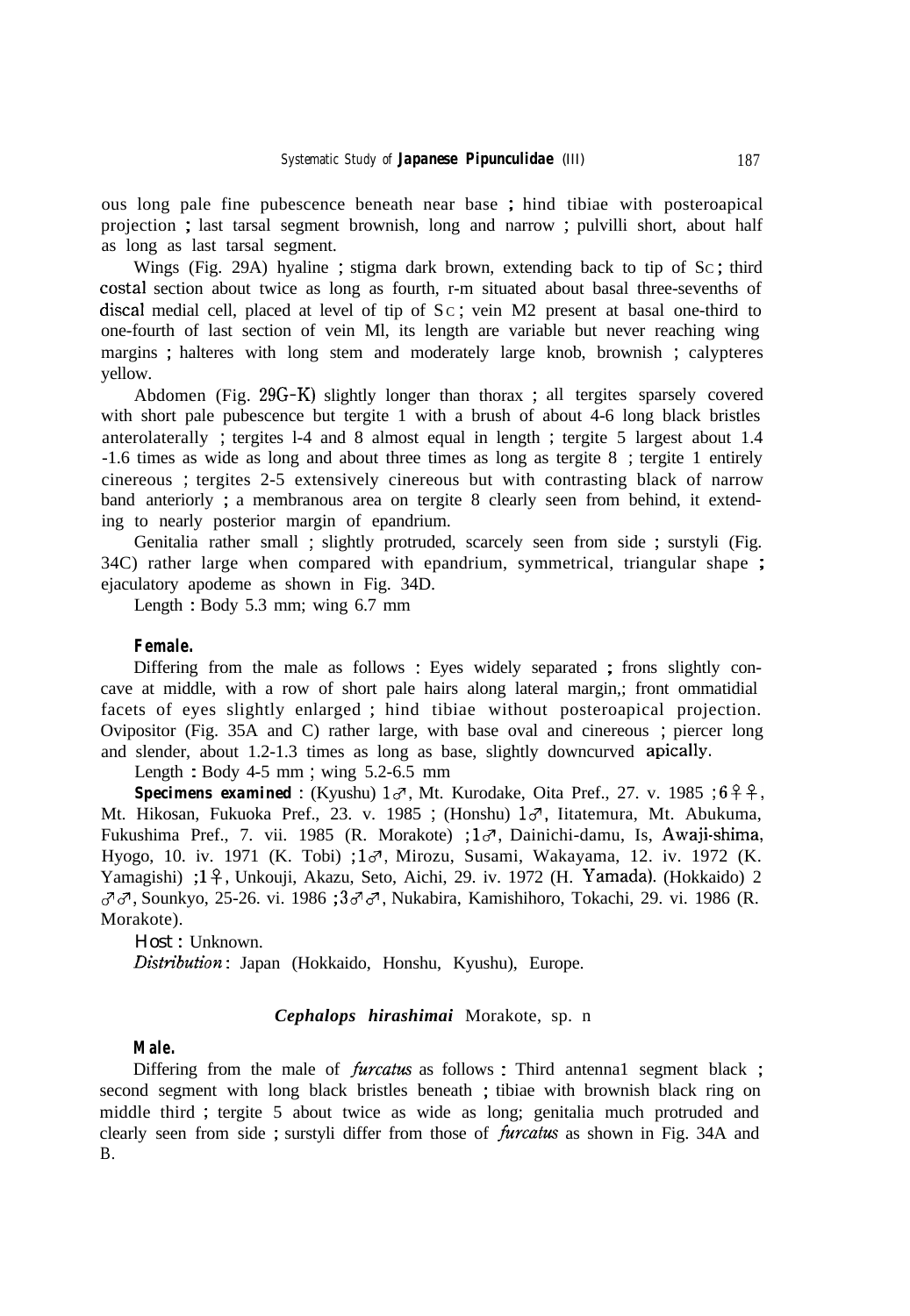Length : Body 4-5 mm ; wing 5.2-6.2 mm.

#### **Female.**

Differing from the female of C. *furcatus* as follows : Tibiae entirely yellowish ; ovipositor (Fig. 35B and D) rather stout, shorter than that of *furcatus*; piercer thick when viewed from side and rather broad in dorsal view.

Length : Body 3.8-4.5 mm ; wing 5-6.2 mm.

*Holotype* :  $\sigma$ <sup>7</sup> (Type No. 2728, Kyushu Univ.), Hitsujigaoka, Sapporo, Ishikari, 23. vi. 1986, Hokkaido (R. Morakote).

*Paratypes* : 5  $9$   $9$ , same data as holotype; (Kyushu) Mt. Hikosan, Fukuoka Pref., 1 f, 21. v. 1986 ; 1 f, 28. v. 1986 ; 1 f, Mt. Kurodake, Oita Pref., 27. iv. 1985 ; (Honshu) 1 <sup>2</sup>, Boudotoge, Asahimura, Niigata Pref., 2. vii. 1985 (R.Morakote). 2do<sup>7</sup>, Uradani, Kitashitara, Aichi, 15-16. v. 1971 (S.Ohkusa) ; 1%, Uradani, Shitara, Aichi, 15. v. 1971 (K. Tobi) ;  $1\frac{9}{7}$ , Nisshin, Aichi-gun, Aichi, 5. v. 1970 (K. Yamagishi) ;  $1\frac{9}{7}$ , Komagahara, Kitashitara, Aichi, 22. v. 1963 (T. Kunou) ; 1 P, Mt. Sanage-yama, Aichi, 2. v. 1971 (K. Yamagishi). (Hokkaido)  $3 \frac{9}{5}$ , Nukabira, Kamishihoro, Tokachi, 28-29, vi. 1986 ; 5  $\frac{9}{5}$  $9$ , Misumai, Sapporo, Ishikari, 24. vi. 1986 ; 5  $9$ , Iwabetsu-kawa, Utoro, Abashiri, 7. vii. 1986 ;  $2 \nless 9$ , Saroma, Abashiri, 10. vii. 1986. All were collected by R. Morakote. 18, Nopporo, 2, vi. 1968 (M. Suwa). 13, Mt. Tensan (900 m), Saga Pref., Kyushu, 5. v. 1986 (Y. Hirashima) ;  $3\sigma\sigma$ , Mt. Kuju, Oita Pref., Kyushu, 10. v. 1986 (T. Goto); 1 P, Nopporo, Sapporo, Hokkaido, 8. vi. 1985 (M. Abe).

*Host* : Unknown.

*Disttibution* : Japan (Hokkaido, Honshu, Kyushu).

#### *Cephalops hikosanus* Morakote, sp. n.

#### **Female.**

Head (Fig. 31E) large, almost as wide as deep when viewed from side ; occiput cinereous, thickened, about one and a quarter as long as the length of eyes, with some short pale fine pubescence ; frons greatly narrow, almost parallel-sided, with a row of short pale hairs along each lateral margin; antennae (Fig. 31F) small ; first and second segments brownish black, the latter with some short bristles above and longer beneath, third segment pale yellowish, moderately long acuminate ; arista black, slightly longer than third segment.

Thorax and scutellum almost bare, chocolate color on dorsum ; notopleuron cinereous, with some pale hairs ; propleural fan with long pale bristles.

Legs almost entirely yellow, except coxae, middle of femora and last tarsal segments brownish black to black ; femora rather short and stout ; mid femora with two serrulated rows of small black spines beneath from near base to tip ; front and hind femora with anteroventral spines near apex.

Wings (Fig. 31A) hyaline ; stigma dark brown, extending back to tip of SC ; third costal section about twice as long as fourth ; r-m situated much beyond level of tip of SC, placed slightly before middle of discal medial cell ; vein M2 present at about basal two-sevenths of last section of vein Ml, rather long, slightly shorter than posterior cross vein.

Abdomen (Fig. 31B and C) slightly longer than thorax, dull greyish, when viewed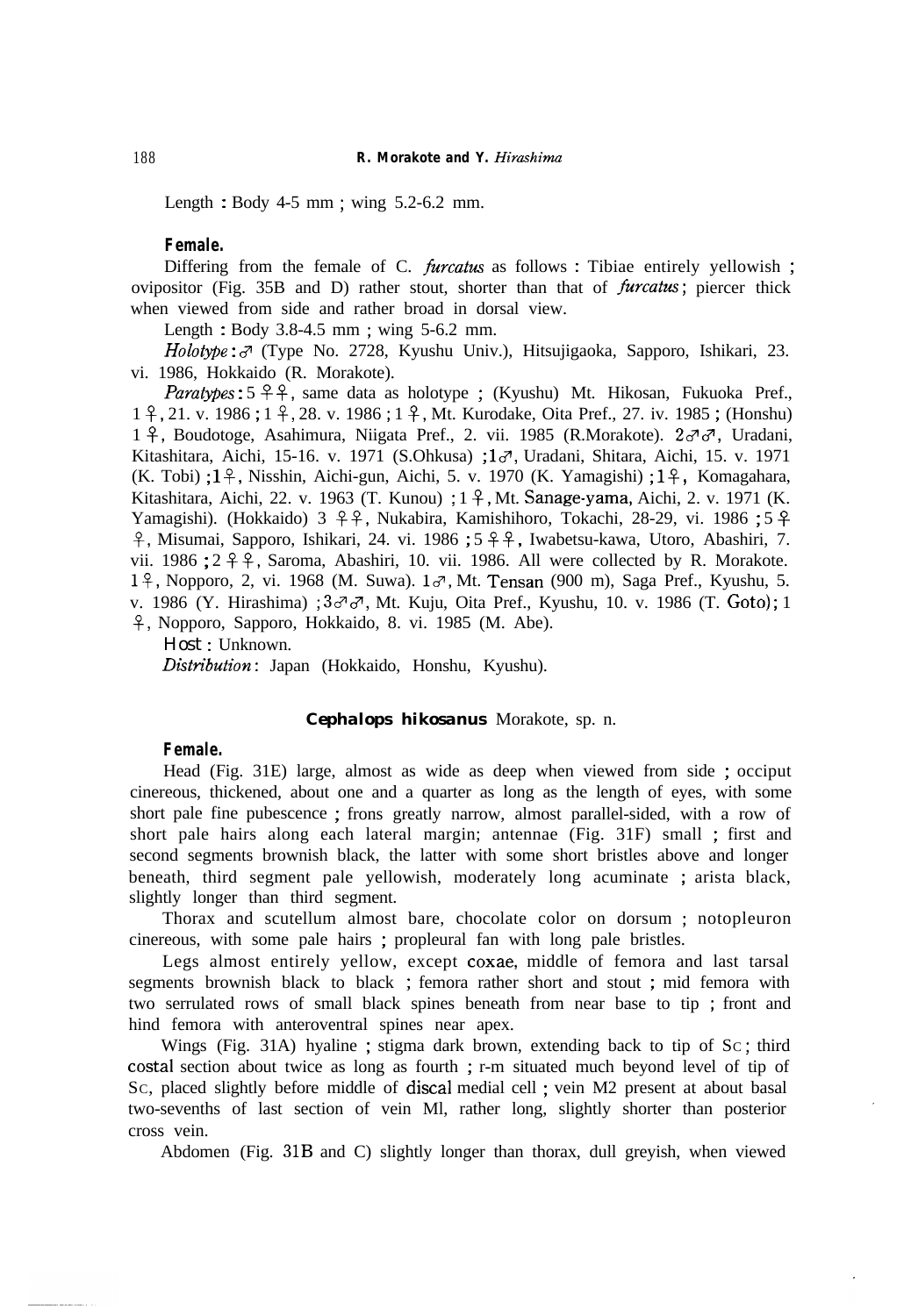from above gradually widening from segment 1 to segments 2 and 3, and then narrowing again to tergite 6 ; tergite 2 largest ; ovipositor with oval base ; piercer very long, slender and almost straight, yellowish.

Length : Body 5 mm ; wing 5.6 mm.

*Holotype* : 8 (Type No. 2729, Kyushu Univ.), Mt. Hikosan, Fukuoka Pref., Kyushu, 5. ix. 1985 (R. Morakote).

*Host* : Unknown

Distribution: Japan (Kyushu).

*Remarks* : This species very resembles to C. *reduncus* Hardy but is different from it as follows : Head as deep as long ; the black humeri (yellow brown in *reduncus),* the femora with a brownish black marking around middle third (entirely yellow in *reduncus*), the third costal section of wing about twice as long as the fourth (about one-half in *reduncus* and the ovipositor piercer almost straight (curved upward at its apex in *reduncus).*

#### *Cephalops honshuensis* Morakote, sp. n.

#### **Male** (Fig. 33A-E).

Mostly resembling as the male of C. *furcatus* but differing by having the following : Third abdominal segment brownish black and bristles of second segment all black ; scutellum without.. any marginal bristles ; femora mainly black except extreme oneseventh of base and tip yellowish ; tibia mainly yellow but with incomplete brownish black ring on apical two-thirds from posterior ; hind tibiae without posteroapical projection ; abdominal tergite 8 about 0.16 times as long as tergite 5, without membranous area.

Length : Body 5.5 mm; wing 7.7 mm.

#### **Female.**

Differing from the male as follows : Eyes widely separated ; frons almost parallel-sided but slightly convex at middle, entirely cinereous, with a row of short pale hairs along each lateral margin ; vein r-m of wing situated much after basal one-third of discal medial cell and vein M2 placed about basal one-fourth of last section of vein Ml ; ovipositor (Fig. 33F) with base and piercer equal in length and clearly different from that of C. *furcatus.*

Length: Body 5 mm ; wing 6.5 mm.

 $Holotype: \mathcal{J}$ , Honshu, no date (K. Kamijo), in the collection of Hokkaido University.

*Paratype*:  $1 \nvert 9$ , Honshu, no date (K. Kamijo), in the collection of Hokkaido University.

*Host* : Unknown.

*Distribution* : Japan (Honshu).

#### *Cephalops sapporoensis* Morakote, sp. n.

**Male** (Fig. 32A-F).

Differing from the male of C. *furcatus* as follows : Antenna all black, the bristles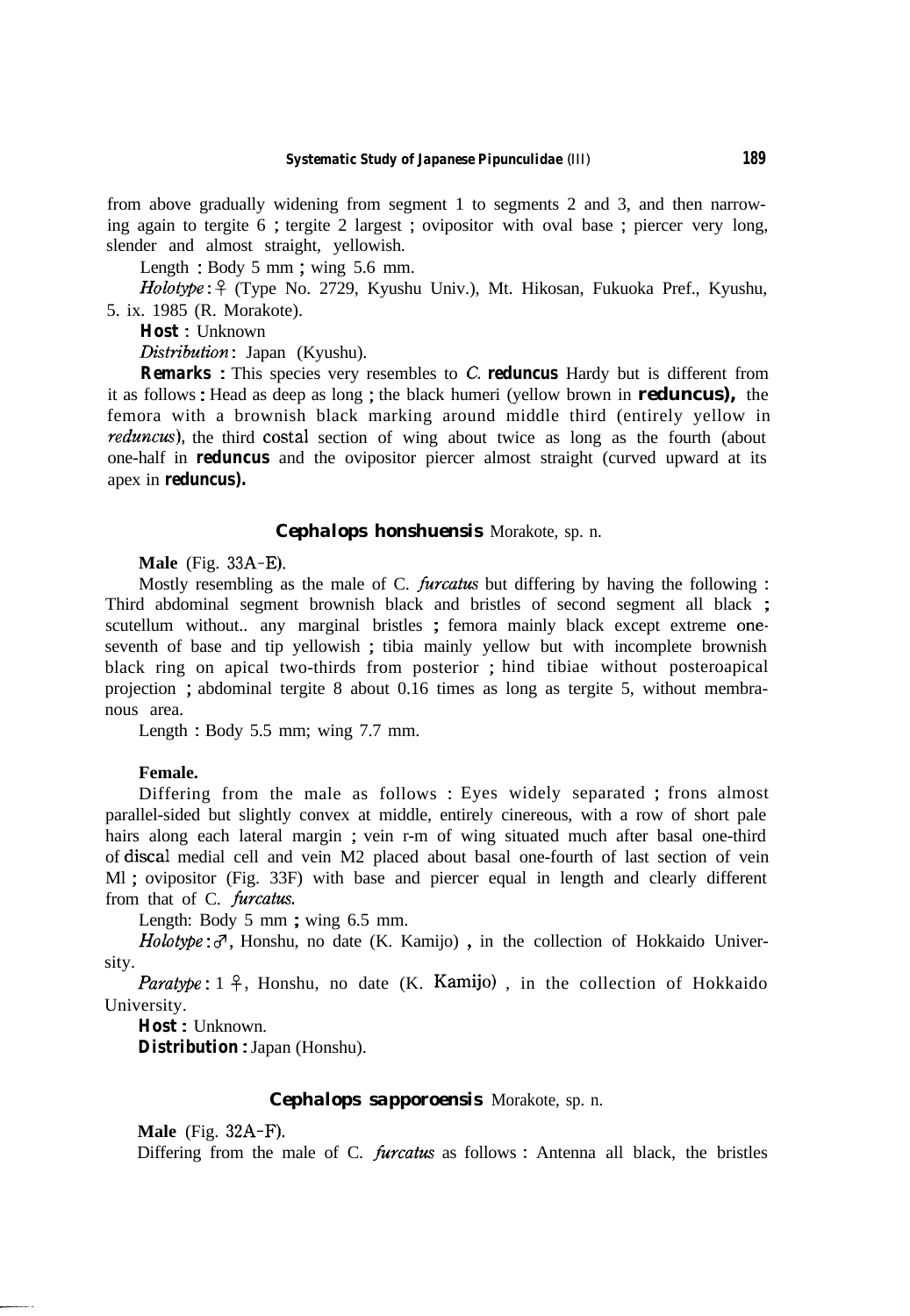of second antenna1 segment all black ; scutellum with 6 black marginal bristles ; fore and mid femora mainly black but basal third and extreme one-seventh of apex yellow ; hind femora with basal half and extreme one-seventh yellow ; wing vein M2 very short, about as long as of vein r-m, placed about basal third of discal medial cell ; abdomen rather short and stout, sligthly shorter than its thorax ; all tergites much wider than long, tergite 2 widest, about four times as wide as long ; tergite 5 longest ; membranous area on tergite 8 very large, heart shape, occupying almost entirely of apex, clearly seen from behind.

Length : Body 4.5 mm ; wing 6.2 mm.

*Holotype* :  $\sigma$ , Sapporo, Hokkaido, 24. v. 1960 (K. Kamijo), in the collection of Hokkaido University.

*Host* : Unknown *Distribution* : Japan (Hokkaido).

#### *Cephalops annulipes* (Zetterstedt)

*Cephalops annulipes* (Zetterstedt)<br>*Pipunculus annulipes* Zetterstedt, 1838, Ins. Lapp. : 580. — Kertész, 1900, Wien. ent.<br>Ztg., 19 : 245. Ztg., 19 : 245. *Pipunculus annulipes Zetterstedt, 1838, Ins. Lapp.* : 580. — Kertész, 1900, Wien. ent.<br> *Ztg., 19:245.*<br> *Pipunculus vittipes Zetterstedt, 1844, Dipt. Scand., 3 : 963.* — Verrall, 1901, British<br>
Flies. 8 : 106.

Flies, 8 : 106. Pipunculus vittipes Zetterstedt, 1844, Dipt. Scand., 3: 963. — Verrall, 1901, British<br>Flies, 8: 106.<br>Cephalops vittipes : Coe, 1966, Handbk. Ident. Brit. Ins., 10 (2c): 61. - M e y e r and<br>Bruyn, 1985, Doc. Trv. Inst. r. s

Cephalops vittipes : Coe, 1966, Handbk. Ident. Brit. Ins., 10 (2c): 61. - Meyer and zool. bot. Bratislava, 180 : 9.

**Male** (Fig. 38A).

Head : Occiput cinereous, moderately thick, about one-fifth of eyes length ; eyes joined for a distance about twice as long as frontal triangle ; frontal triangle and face silvery at some angle ; antennae rather small ; all segment dull black ; second segment with a few short black bristles above and longer beneath, third segment oval, about twice as deep as second ; arista enlarged at base, remainder tapering, slightly longer than third segment.

Thorax and scutellum subshining black, with obscurely brownish to greyish dusting on dorsum, thorax with a row of scarsely seen short hairs which restricted on each dorsocentral line ; pleurae bare but propleurae with a brush of about 8-10 long black bristles ; scutellum with many short fine marginal pubescence.

Legs with black coxae; femora extensively yellow, with brownish black ring near base, this ring extending posterodorsally as pointed streak to nearly tip ; trochanters, tibiae and tarsi yellow except last tarsal segment brownish black ; pulvilli slightly smaller than last tarsal segment ; all femora with surrulated row of small black spines beneath.

Wings rather long in proportion to body, hyaline ; stigma dark brown, extending back to tip of SC ; third costal section long, about twice as long as fourth ; r-m situated slightly before level of tip of SC, placed at basal one-third to one-fourth of discal medial cell ; last section of fourth vein almost straight ; halteres with narrow stem and small round knob, dull brown ; calypteres yellowish.

Abdomen when viewed from above subshining black except tergite 1 cinereous,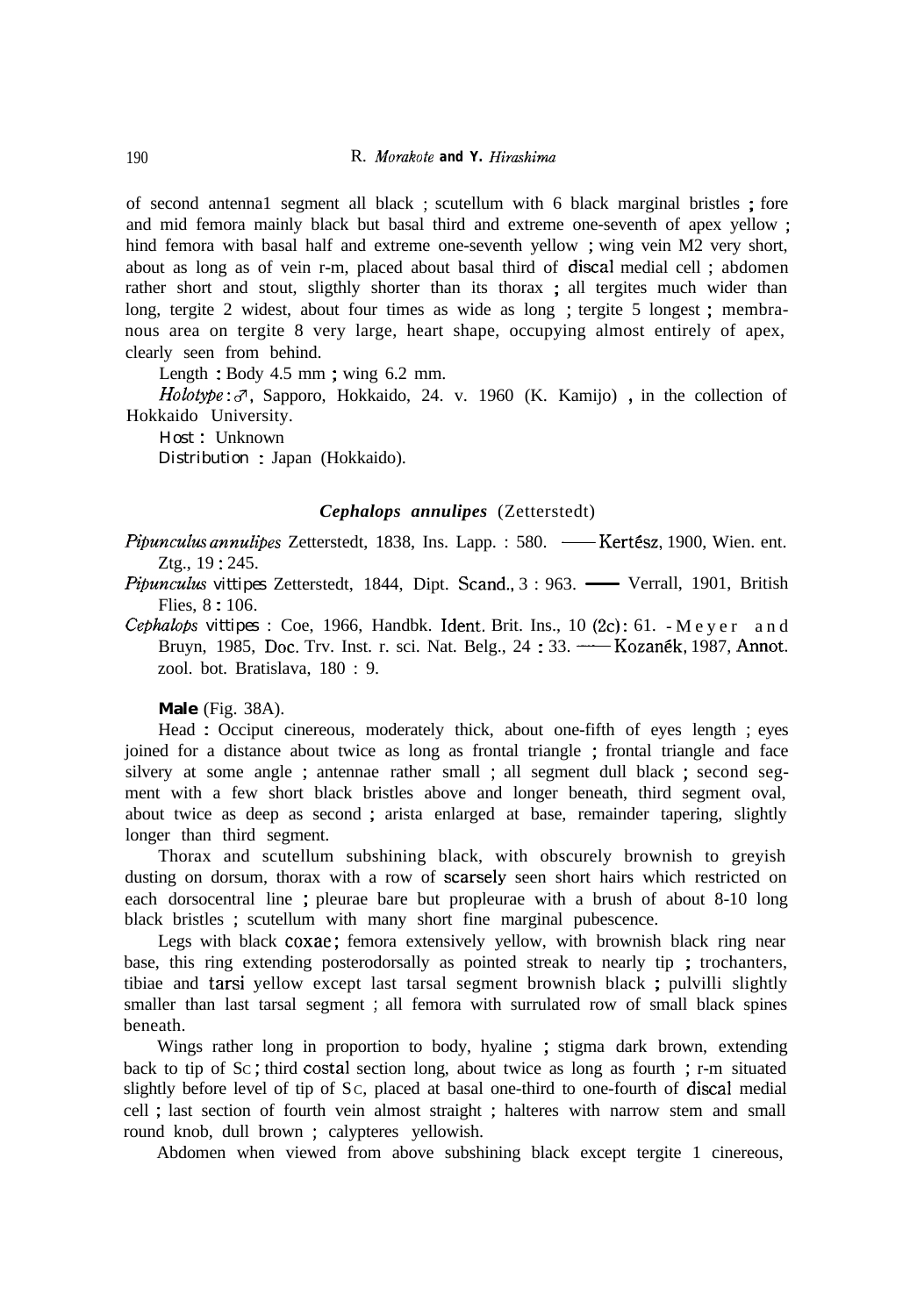parallel-sided to tergite 5 ; tergite one shortest ; tergite 5 longest, about three times as long as tergite 1 ; tergites 2-5 almost equal in length ; tergite 8 with roughly oval membranous area at right side. Genitalia as shown in Fig. 45 A and B.

#### **Female.**

Resembling the male but differing as follows: Eyes widely separated ; frons slightly concave at middle ; humeri inclined brownish ; ovipositor (Fig. 38B) with large oval base ; piercer short, conical shape, about as long as base ; base of piercer shining brownish black, with two conspicuous protuberant lobes above.

Length : Body 5.5 mm ; wing 6.0 mm.

**Specimens examined.** (Hokkaido) 3 mating pairs, Raus Onsen, Nemuro, 8. vii. 1986; 1 mating pair, Nukabira, Kamishihoro, Tokachi, 28. vi. 1986 ;  $2 \sigma \sigma$ , Misumai, Sapporo, Ishikari, 23-24. vi. 1986 ; 16, Shunbetsu, Nemuro, 5. vii. 1986 ;  $18 \sigma \sigma 1\frac{9}{7}$ , Sounkyo, Mt. Daisetsu, Kamikawa, 26. vi. 1986. All were collected by R. Morakote. 162  $\hat{P}$ ? Nopporo, 2. vi. 1968 (M. Suwa) ;  $1\sigma^{1}\hat{P}$ , Maruyama, 10. v. 1935 (Okada) ;  $1\sigma^{2}\hat{P}$  $\hat{P}$ , Sapporo, 6. vi. 1968 (M. Suwa). (Honshu) 16, Tokyo, 28. v. 1967 (H. Takizawa) ;  $1\sigma$ , Mt. Momokura, Yamanashi Pref., 25. v. 1987 (M. Suwa) ; 13, Tottori Pref., 9. vii. 1966 (T. Okadome) ;  $1\sigma$ , Mt. Gozaisho, Mie Pref., no date (T. Okadome) ;  $1\sigma$ , Mt. Mitake, Tokyo, 28. v. 1967 (H. Takizawa) ; 1%, Subashiri, Shizuoka, 30. v. 1959 (K. Kamijo) ; 1  $\hat{+}$ , Komaba, Tokyo, 7-5-1915 (S. Hirayama) ; 1 $\sigma$ , Komogahara, Kitashitara-gun, Aichi, 22. v. 1968 (T. Okadome) ;  $1\sigma$ , Mt. Hayachinesan, Iwate, 17. vi. 1969 (Y. Arita). (Kyushu)  $2 \sigma \sigma 1 \hat{+}$ , Mt. Hikosan, Fukuoka Pref., 7. v. 1986 ; same locality :  $5 \sigma \sigma 4 \hat{+} 2 \hat{+}$ , 8. v. 1986;  $3\sigma\sigma5$   $2 + 9$ , 9. v. 1986; 1 $2$ , 10. v. 1986;  $1\sigma1$  $2$ , 20. v. 1986;  $6\sigma\sigma8$  $2 + 21$ . v. 1986 ; 1310  $24$ , 22. v. 1986 ; 13, v. 1986 ; 333 5  $25$ , Mt. Kurodake, Oita Pref., 28. v. 1986. All were collected by R. Morakote.  $1\sigma$ , Mt. Hikosan, Fukuoka Pref., 20. iv. 1969 (Hikosan Biol. Lab. coll.); 1 <del>?</del>, Mt. Makabaki, Miyasaki Pref., 6. iv. 1978 (T. Goto); 16, Chojabaru, Mt. Kuju, Oita Pref., 10. v. 1986 (T. Goto);  $1 \frac{9}{5}$ , same locality, 16. v. 1986 (M. Abe) ; 1 º, Mt. Hiko, 16. v. 1967 (H. Takizawa).

*Host* : Unknown.

*Distribution* : Japan (Hokkaido, Honshu, Kyushu), Europe.

*Remarks* : This is the first record of this species from Japan.

#### *Cephalops anew* Fallen

Cephulops *anew* Fallen, 1810, Specimen Ent., : 25 *; - Coe,* 1966, Handbk. Ident. Brit. Ins., lO(2C) : 55. -Meyer and Bruyn, 1985, Dot. Trav. Inst. r. sci. Nat. Belg., 24 : 28. - Kozanék, 1987, Annot. zool. bot., Bratislava, 180 : 7.

*Pipuncuhs fivipes* Meigen : 1824, Syst. Beschr., 4 : 21.

Both male and female of this species are very similar to C. *annulipes* but different as describing belows :

**Male** (Fig. 39A).

Thorax and abdomen more shining black on dorsurn ; humeri dull brown ; legs entirely yellow except coxae; wing long but not so much long as *annulipes*, last section of wing vein Ml very undulating; abdominal tergite 8 different from that of *annulipes* as shown in Figs. 42E and 44F.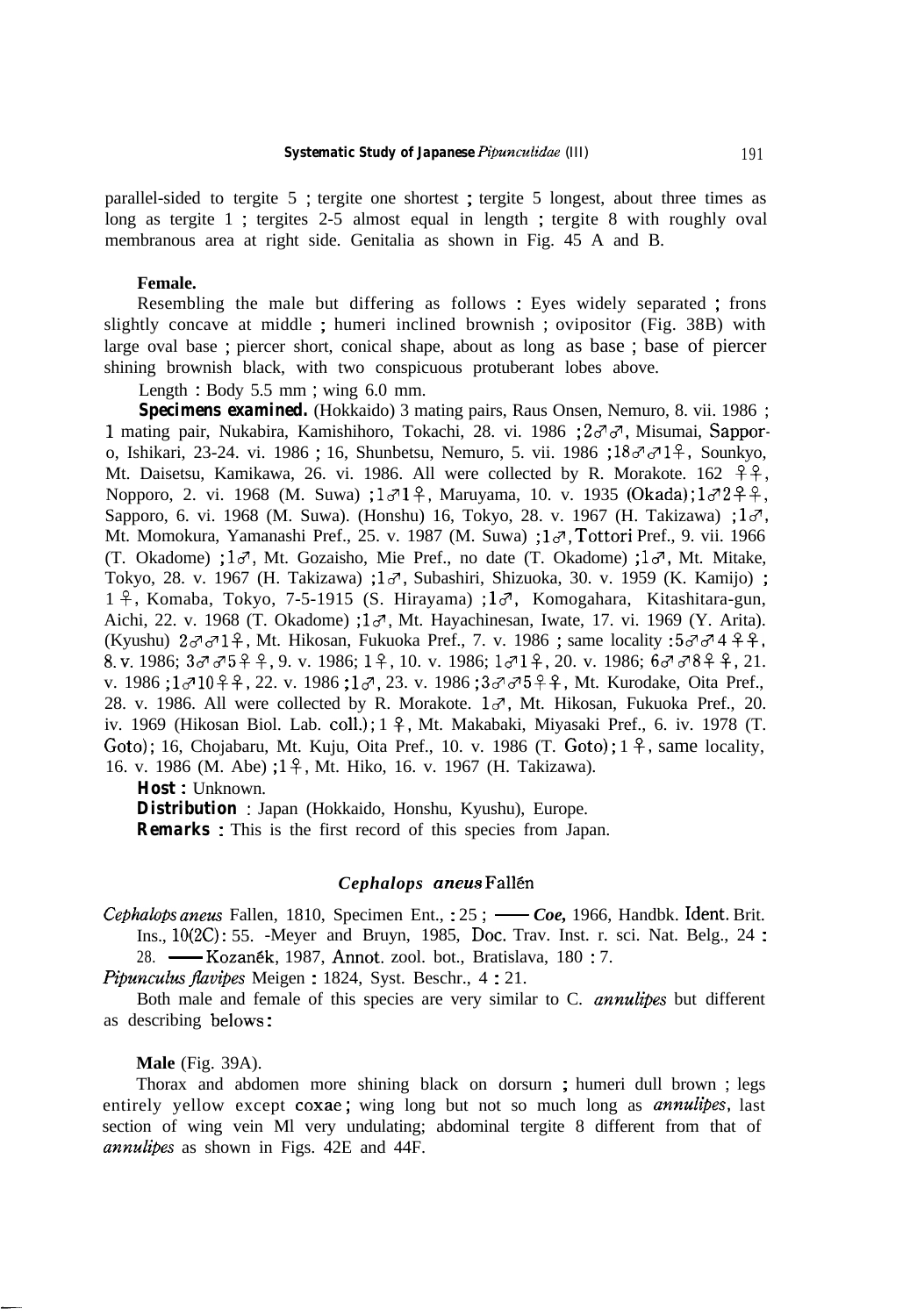#### **Female.**

Differing from the female C. *annulipes* as follows : Smaller, abdomen rather slender and more shining black ; legs entirely yellow, wings with last section of vein Ml very undulating ; ovipositor (Fig. 39B) smaller ; base of piercer flattened above.

Length : Body : 3.5-4.2 mm ; wing 5-5.5 mm.

Specimens examined. (Hokkaido) :1 mating pair, Nukabira, Kamishihoro, Tokachi, 29. vi. 1986 ;  $1\sigma^2 1\phi$ , ditto ;  $4\sigma^2 \sigma^2$ , same locality, 28. vi. 1986 ;  $21\sigma^2 \sigma^2 1\phi^2$ , Sounkyo, Mt. Daisetsu, Kamikawa, 26. vi. 1986 ;  $9\sigma$  62  $9\sigma$ , Akankohan, Mt. 0-akan, Kushiro, 5. vii,  $1986$ ;  $1\sigma$ <sup>4</sup>  $2\sigma$ , Raus Onsen, Nemuro, 8. vii. 1986. All were collected by R. Morakote. 1  $\frac{9}{7}$ , Ashoro, Tokachi, 12. vi. 1985 (M. Abe) ;  $13\sigma$  63  $\frac{9}{7}$ , Rubesu, Shibetsu, Nemuro, 25. viii. 1971; 1 <sup>9</sup>, Betsukari, Mashike, Rumoi, 20-23. viii. 1971 (K. Yamagishi) ;  $1\frac{9}{7}$ , Apoi, 21. viii. 1957 (T. Kumata) ;  $1\frac{9}{7}$ , Apoi, 22. vi. 1959 (K. Kamijo) ;  $1\frac{9}{7}$ , Sapporo, no date, S. Takagi ; 1d<sup>7</sup>, Sapporo, 2. vi. 1968 (M. Suwa) ; 16, Shikaribetsu, 24. viii. 1934 (Okada);  $1\sigma$ , Apoi, 22, vi. 1959 (T. Kumata). (Honshu)  $1\sigma$ , Mt. Sanageyama, Toyota, Aichi Pref., 14. v. 1971 (H. Yamada); 13, Hakkoda, Aomori, 19. viii. 1966 (M. Suwa).

*Host* : Unknown.

*Distribution* : Japan (Hokkaido, Honshu), Europe.

#### *Cephalops pacatus* Morakote, sp. n.

**Male** (Fig. 40A).

Eyes joined on upper part of frons for about 1.5 times as long as frontal triangle, frontal triangle and face silvery ; occiput cinereous, about one-fifth as long as eyes' length ; third antenna1 segment yellow, oval about one half as deep as second ; arista black, slightly longer than third segment.

Thorax and scutellum bare, dull greyish ; humeri dull luteous ; pleurae black ; propleural fan pale.

Legs almost entirely bright yellow, except four anterior coxae and last tarsal segments black ; mid femora with two serrulated rows of small black spines beneath from near base to tip ; front tibiae with posteroapical spur ; pulvilli small, about half as long as last tarsal segment.

Wings hyaline, elongate ; stigma brownish, extending back to tip of Sc, about 1.5 to two times as long as fourth ; r-m situated about basal one quarter of discal cell, last section of vein Ml long, almost straight ; halteres with long and narrow stem and round knob ; calypteres yellow.

Abdomen moderately longer than thorax, when viewed from above tergite 1 entirely cinereous, with a brush of 6-7 pale pubescence anterolaterally ; other tergites subshining brownish to greyish black ; posterolateral corners of tergites 2 and 3 obscurely brownish pale ; tergite 5 largest, moderately longer than wide ; tergite 8 very short on dorsum, about one-third as long as tergite 5 ; with membranous area ; membranous area small, clearly seen from behind, scarcely seen from above, occupying almost half of segment on the right side of tergite 8.

Genitalia very resemble those of C. *annulipes* but epandrium and surstyli are different from it in shape and size, as shown in Fig. 46, C and D.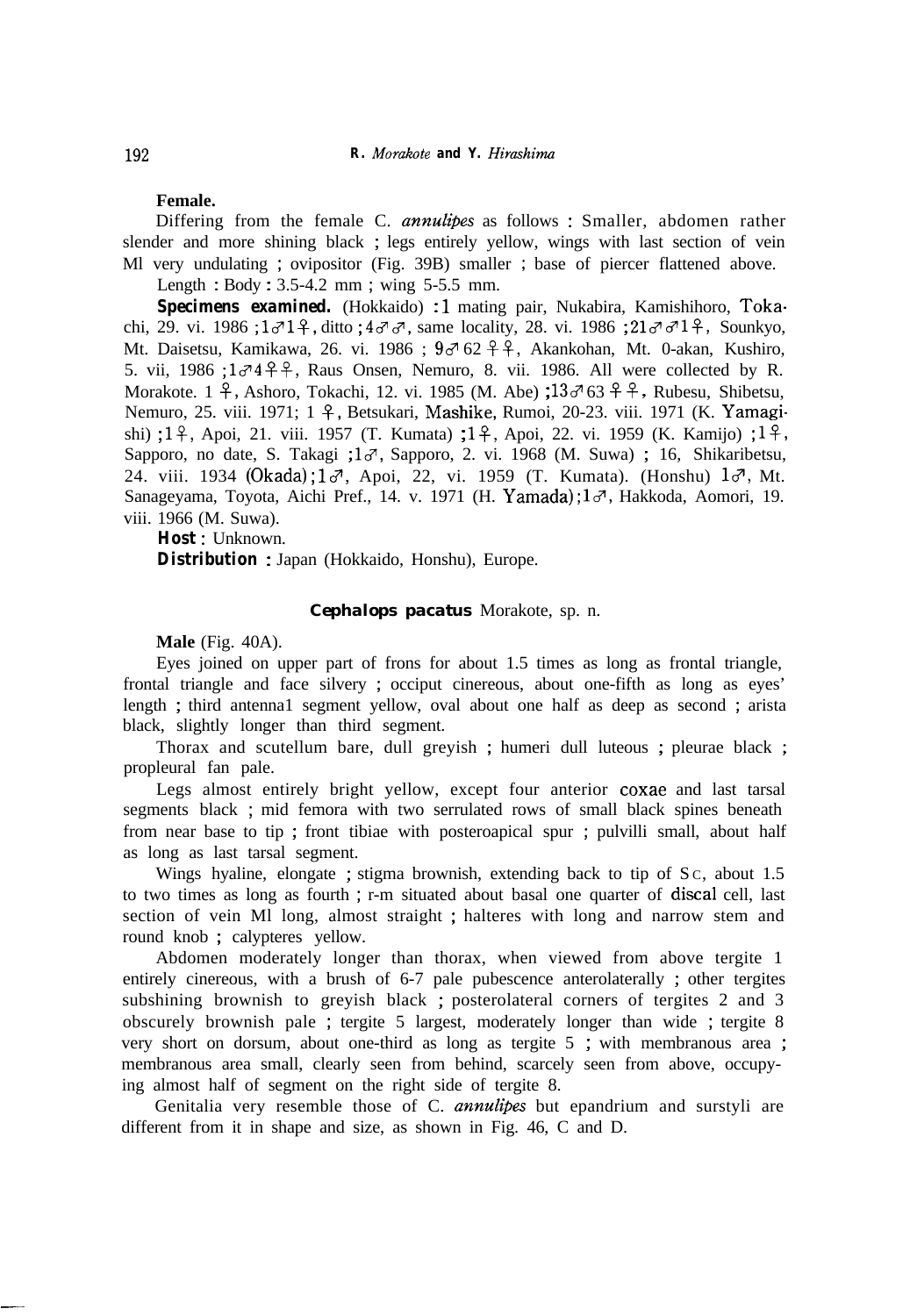#### **Female.**

Very resembling the male but differing as follows : Eyes widely separated ; frons slightly concave at middle, with a row of short fine hairs along each lateral margin. Ovipositor (Fig. 40B) small ; ovipositor base black, globular ; ovipositor piercer yellow, short and aculeus, about as long as ovipositor base, with small protuberance at its base.

Length : Body 3-4 mm ; wing 4.3-4. 8 mm.

Holotype: 3<sup>7</sup> (Type No. 2730, Kyushu Univ.), Mt. Hikosan, Fukuoka Pref., Kyushu, 19. vi. 1985 (R. Morakote).

*Paratypes*: same data as holotype (Kyushu)  $7 \sigma \sigma 6 + 16$ , same locality, 22. v. 1985 ; (Honshu)  $2 \sigma \sigma$  1  $\hat{\tau}$ , Iitatemura, Mt. Abukuma, Fukushima Pref., 18. vii. 1985 ; 2  $94, Goshikinuma, Urabandai, Fukushima Pref., 9. vii. 1985 ; 394, Natsui,$ Kurokawa-mura, Niigata, Pref., 3. vii. 1985 ; 1 º , Nakatsugawa, Mt. Azuma, Fukushima Pref. 10. vii. 1985; 1 $\frac{9}{7}$ , Futakuchi keikoku, Akui-machi, Miyagi Pref., 12. vii. 1985 ; (Hokkaido) 19, Sounkyo, Mt. Daisetsu, Kamikawa, 26. vi. 1986 ; 1 P, Hokkaido Univ., Sapporo, Ishikari, 22. vi. 1986 ;  $1\frac{9}{7}$ , Hitsujigaoka, Sapporo, Ishikari, 23. vi. 1986 ; 18, Ashoro, Tokachi, 30. vi. 1986 ; Akankohan, Mt. 0-akan, Kushiro, 4. vii. 1986 ; 2 \$ p, Raus Onsen, Nemuro, 8. vii. 1986. All were collected by R. Morakote. *Host* : Unknown.

*Disttibution* : Japan (Hokkaido, Honshu, Kyushu).

#### *Cephalops obtusinervis* (Zetterstedt)

*Cephalops obtusinervis* (Zetterstedt)<br>*Pipunculus obtusinervis* Zetterstedt, 1944, Dipt. Scand., 3 : 965. — Verrall, 1901, Brit.<br>Flies. 8 : 93. Flies, 8 *: 93.*<br>Cephalops obtusinervis : Coe, 1966, Handbk. Ident. Brit. Ins., 10(2C): 57. — Kozanék, *Cephalops obtusinervis Zetterstedt, 1944, Dipt. Scand., 3 : 965.* — Verrall, 1901, Brit. Files, 8 : 93.<br> *Cephalops obtusinervis* : Coe, 1966, Handbk. Ident. Brit. Ins., 10(2C) : 57. — Kozanék, 1987. Annot. Zool. bot. Bra

1987, Annot. Zool. bot. Bratislava, 180 : 11.

**Male** (Fig. 41B).

Eyes joined on upper part of frons for about length of frontal triangle ; frontal triangle and face silvery ; occiput cinereous, about one-fifth as long as eyes length ; antennae all brownish black ; third segment short acuminate ; arista black, slightly longer than third.

Thorax and scutellum, chocolate color on dorsum ; notopleuron and pleurae cinereous ; propleural fan black.

Legs with black coxae, yellowish brown trochanters ; femora mostly black except one-seventh of apex brownish ; tibiae brownish, with obscurely brownish black marking around middle third posteriorly ; tarsi brownish except last tarsal segments black ; femora brightly polished behind along lower part.

Wings hyaline, stigma brownish, extending back to tip of  $Sc$ ; third costal section about one half as long as fourth, r-m situated about middle of discal medial cell ; last section of vein Ml slightly undulating.

Abdomen when viewed from above with tergites l-3 dull black with greyish dust posteriorly ; tergites 4 and 5 entirely polished black ; tergites l-4 almost equal in length, tergite 5 longest about 1.5 times as long as tergite 1; tergite 8 (Figs. 42C, 43C and 44H) much wider than long, with triangular membranous area occupying nearly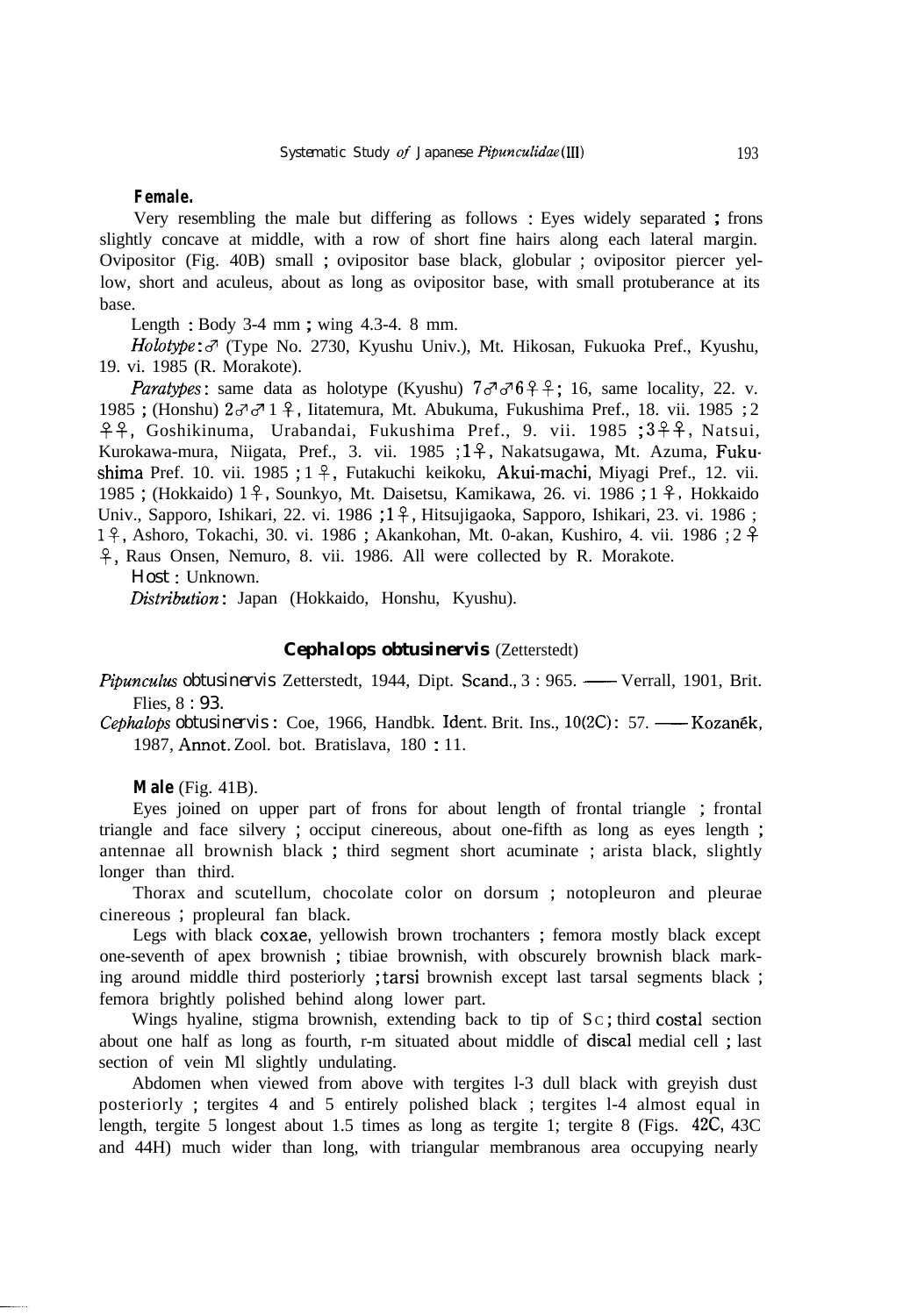half of segment on the right side which is scarcely seen from above.

Genitalia with epandrium and surstyli very much protruding as seen from side ; surstyli moderately large when compared with its epandrium (Figs. 42C and 44C).

Length 3.2 mm ; wing 4.2 mm.

*Specimens examined* : 16, Akankohan, Mt. 0-akan, Kushiro, 4. vii. 1986 (R. Morakote) ;  $1\sigma$ , Mt. Soranuma-dake, Hokkaido, 7. vi. 1985 (M. Abe).

*Host* : Unknown.

*Distribution* : Japan (Hokkaido), Europe.

#### *Cephalops metallicus* Morakote, sp. n.

Male (Fig. 41A).

Eyes joined on upper part of frons for about twice as long as frontal triangle ; frontal triangle and face silvery ; occiput cinereous, about one-fifth as long as eyes length ; first and second antenna1 segments black, the latter with short bristles above and longer beneath ; third segment yellow, short acuminate, about twice as deep as the second ; arista black, slightly longer than third segment.

Thorax and scutellum black, with brownish dust on dorsurn ; notopleuron cinereous ; humeri black ; propleural fan pale.

Legs almost entirely yellow except coxae and last tarsal segment black.

Wings hyaline ; stigma brownish, extending back to tip of SC ; third costal section about 1.6 times as long as fourth ; r-m situated slightly after middle of discal medial cell ; last section of vein Ml slightly undulating ; halteres dark brown ; calypteres yellowish brown.

Abdomen slightly longer than thorax, when viewed from above tergites *2-5* polished black ; tergite 1 cinereous, with a brush of some short black bristles anterolaterally ; tergites l-4 almost equal in size, tergite 5 largest, about twice as long as the tergite 1; tergite 8 (Figs. 42F, 43D and 44G) rather small, dull brownish black, with large membranous area ; this area occupying more than half of segment on the right side, pentagonal shape.

Genitalia with epandrium and surstyli very much protruded as seen from side, black in color ; surstyli (Fig. 43D) symmetrical, rather large when compared with its epandrium.

Length : Body 3.8 mm ; wing 5.0 mm.

*Holotype* : 3 (Type No. 2731, Kyushu Univ.), Boudou-toge, Asahi-mura, Niigata, Honshu, 2, vii. 1985 (R. Morakote).

*Paratypes* : 13, Gamusi, Hokkaido, 12. vii. 1958 (T. Kumata) ; 13, Koshima, Yakushima Island, Kagoshima Pref., Kyushu, 8. vii. 1970 (K. Tobi).

*Host* : Unknown.

*Distribution* : Japan (Honshu, Kyushu).

#### *Cephalops incohatus* Morakote, sp. n.

Male.

Differing from the male of C. *annulipes* as follows : Third antenna1 segment short acuminate ; femora entirely yellow ; apex of subcostal vein not reaching to costal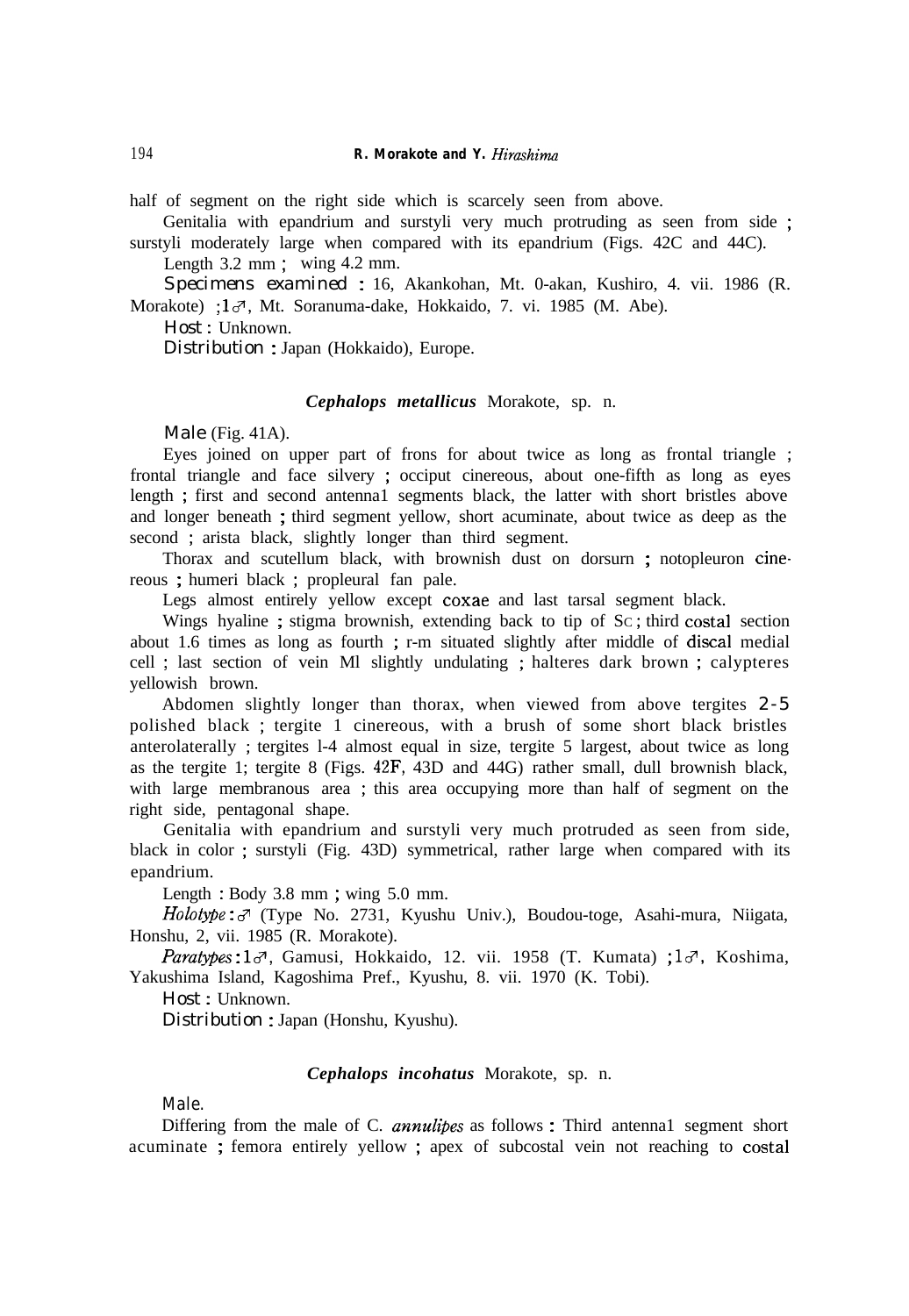vein ; abdominal tergites l-4 with a contrasting band of black anteriorly and conspicuously grey posteriorly, spasrely covered with short pubescence ; abdominal terminalia as shown in Figs. 42B and 44A ; genitalia with epandrium and surstyli very much protruding as seen from side.

Length : Body 6 mm ; wing 7 mm.

 $Holotype: \mathcal{F}$  (Type No. 2732; Kyushu Univ.), Yawate, Kyoto Pref., 10. vii. 1987 (Y. Y oshiyasu).

*Host* : Unknown. *Distribution* : Japan (Honshu).

#### *Cephalops yoshiyasui* Morakote, sp. n.

#### **Male.**

This species differs from the male of C. *pacatus* as follows : Abdominal tergites 1 -4 with a contrasting band of black anteriorly and conspicuously grey posteriorly, sparsely covered with short pubescence ; r-m of wing situated at basal one-third of discal medial cell ; genital surstyli and epandrium (Fig. 44B) clearly different from that of C. *pacatus.*

Length : Body 4.7 mm ; wing 5 mm.

*Holotype*:  $\sigma$  (Type No. 2733, Kyushu Univ.), Yawate, Kyoto Pref., 10. vii. 1987 (Y. Y oshiyasu).

*Host* : Unknown.

*Distribution* : Japan (Honshu).

#### *Cephalops kumatai* Morakote, sp. n.

### **Male.**

Head and thorax almost similar to that of C. *annulipes* but different by having the yellowish third antenna1 segment. Propleural fan rather short, pale in color.

Legs with black coxae; femora mainly black except at extreme one-seventh of base and tip yellowish ; trochanters, tibiae and tarsi yellow except last tarsal segment blackish.

Wings hyaline, stigma brownish, extending back to tip of Sc, about as long as fourth ; r-m situated much after basal third of discal cell ; last section of vein Ml slightly undulating, shape of cell R5 decidedly different from that of other species.

Abdomen rather long, parallel-sided ; abdominal tergites brownish with conspicuous fine dusting ; tergites 1-4 almost equal in size ; tergite 5 longest, about twice as long as tergite 4 ; tergite 8 small, about half as long as tergite 8, compressed to the right, with oval membranous area at apex which is clearly seen only from behind ; abdominal terminalia as shown in Figs. 42H and 44C ; surstyli clearly different from other species in the genus.

Length : Body 4 mm ; wing 5 mm.

 $Holotype: \mathcal{J}$ , Apoi, Hokkaido, 22. vi. 1959 (T. Kumata), in the collection of Hokkaido University.

Paratype:  $\sigma$ , Aizankei, Hokkaido, 16. vii. 1960 (S. Takagi). *Host* : Unknown.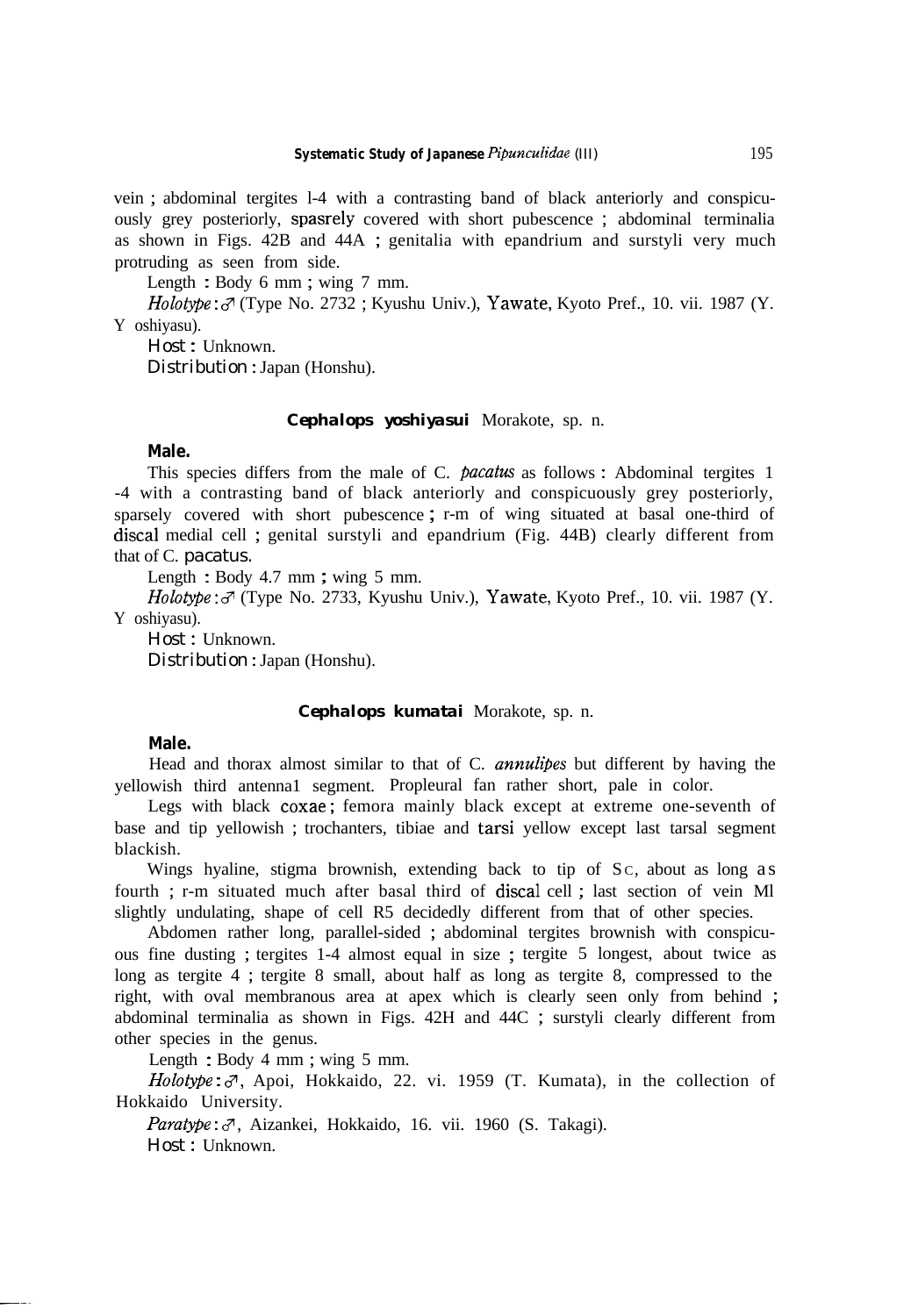*Distribution* : Japan (Hokkaido).

# *Cephalups pulvillatus (KertGsz)*

*Do&as pulvillatus* Kert&z, 1915, Ann. Hist. Nat. Mus. Natl. Hungarici, 13 : *387. Pipunculus* (*Cephalops*) *pulvillatus* : Hardy, 1972, Oriental insects, suppl., 2 : 27.

This species has been recorded to found from Japan (Okinawa) and well described by Hardy (1972).

Host : Unknown.

**Distribution** : Japan (Okinawa), Taiwan, Philippines and Thailand.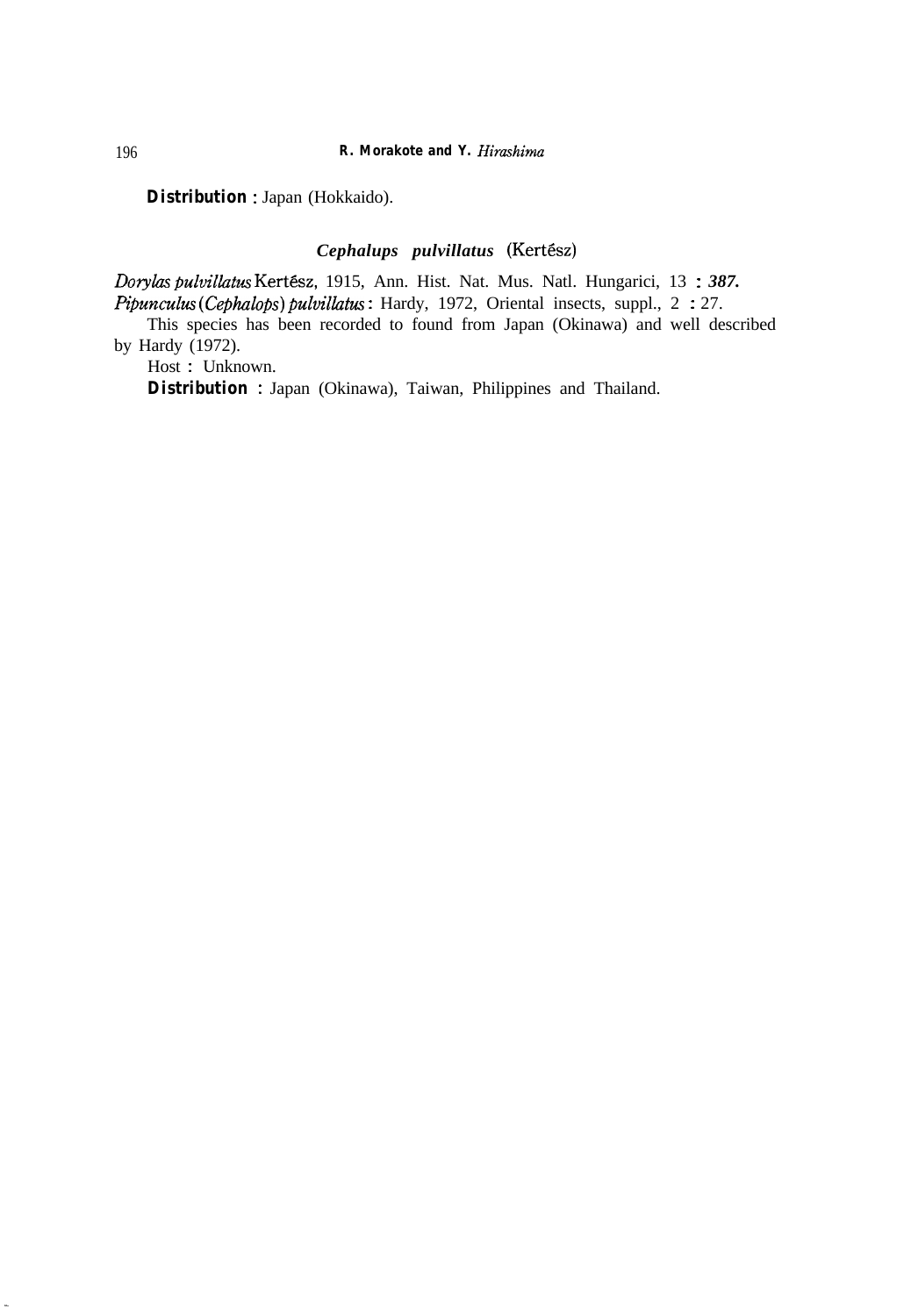

Fig. 29. *Cephulops furcatus* (Egger) (male) : A. Wing ; B. head, dorsal ; C. antenna ; D. scutellum, dorsal ; E. hind leg ; F. mid femur, beneath ; G. abdomen, dorsal ; H-J. abdominal terminalia, ventral ; I. ditto, left side ; J. ditto right side ; K. tergite 8, behind.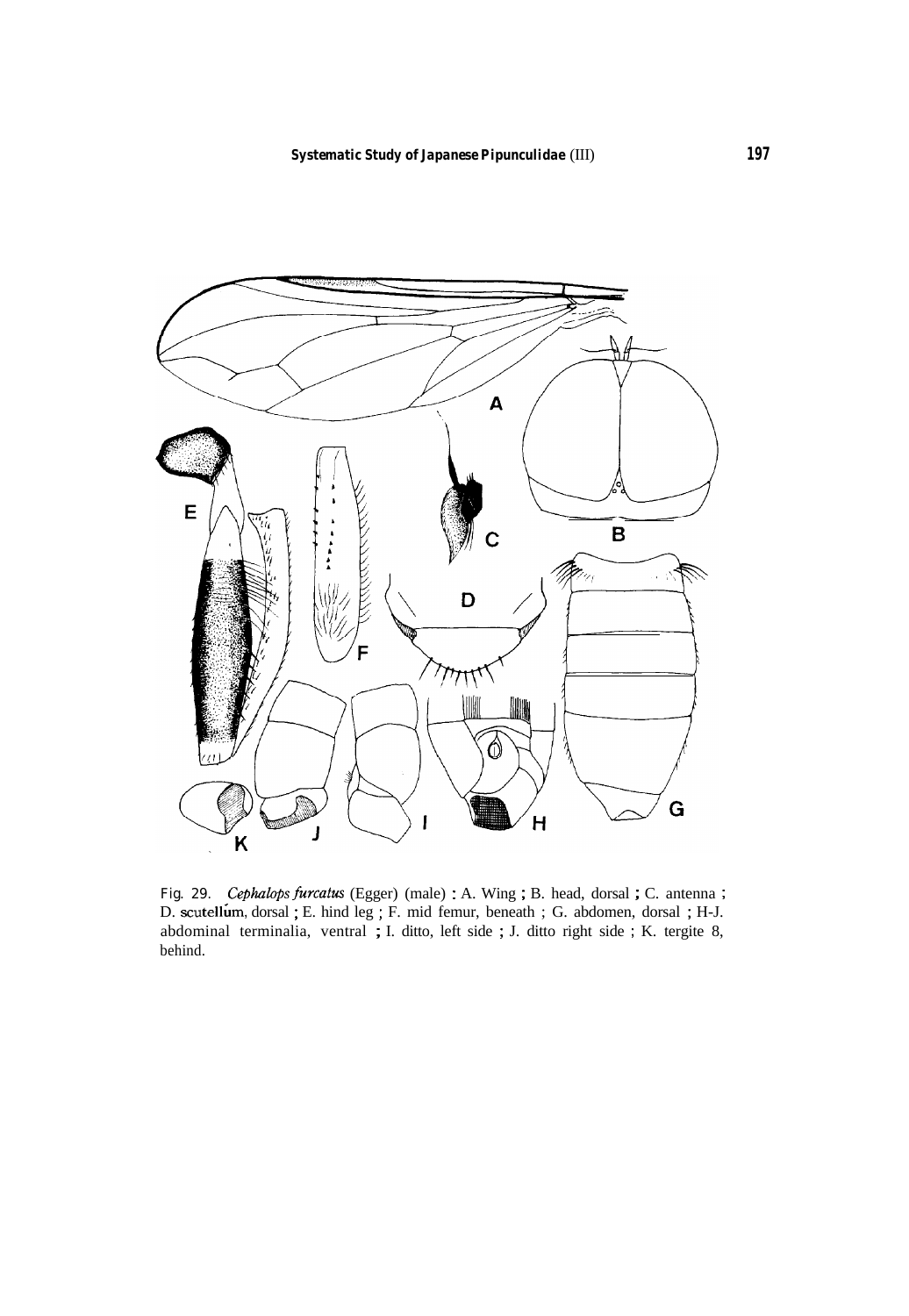

Fig. 30. A-C. *Cephulops fwcatus* (Egger) (female) : A. Antenna ; B. head, dorsal ; C. abdomen, lateral. D-L. C. *hirashimai* Morakote, sp. n. (male) : D. antenna ; E-G. abdominal terminalia (E. right side, F. left side, G. ventral) ; H. epandrium and surstyli, dorsal ; I-J. abdominal terminalia, dorsal ; K-L. segment 8, behind.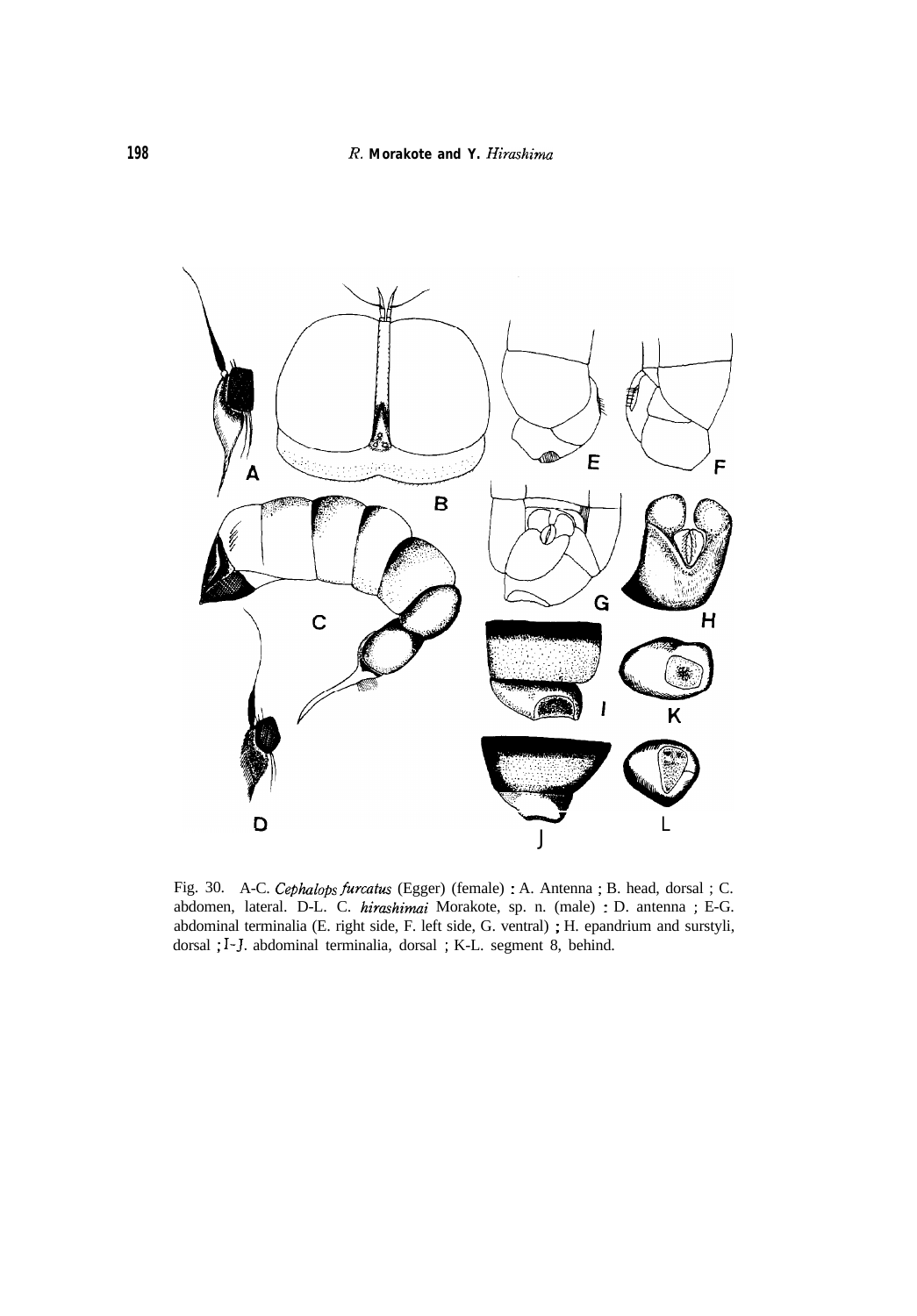

*Fig. 31. Cephalops hikosanus* Morakote, sp. n. (female) : A. Wing ; B. and C. abdomen (C. dorsal, D. lateral) ; D, hind leg ; E. head, dorsal ; F. antenna.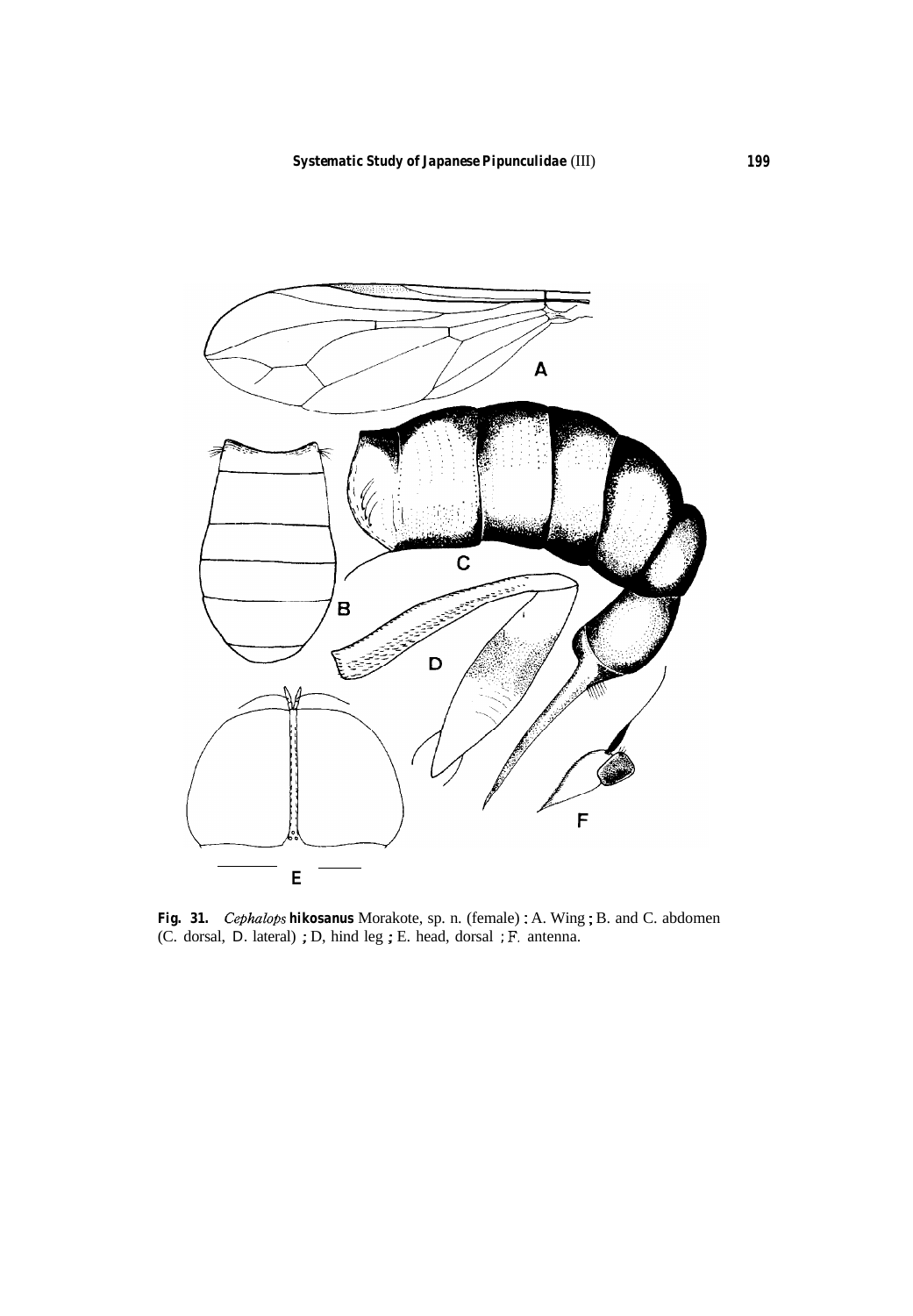

Fig. 32. *Cephalops sapporoensis* Morakote, sp. n. (male): A-B. Abdomen (A. dorsal, B. left side) ; **C.** apex of hind tibiae, lateral ; D-E. hind femur (D. posterior, E. anterior) ; F. abdominal segment 8, behind.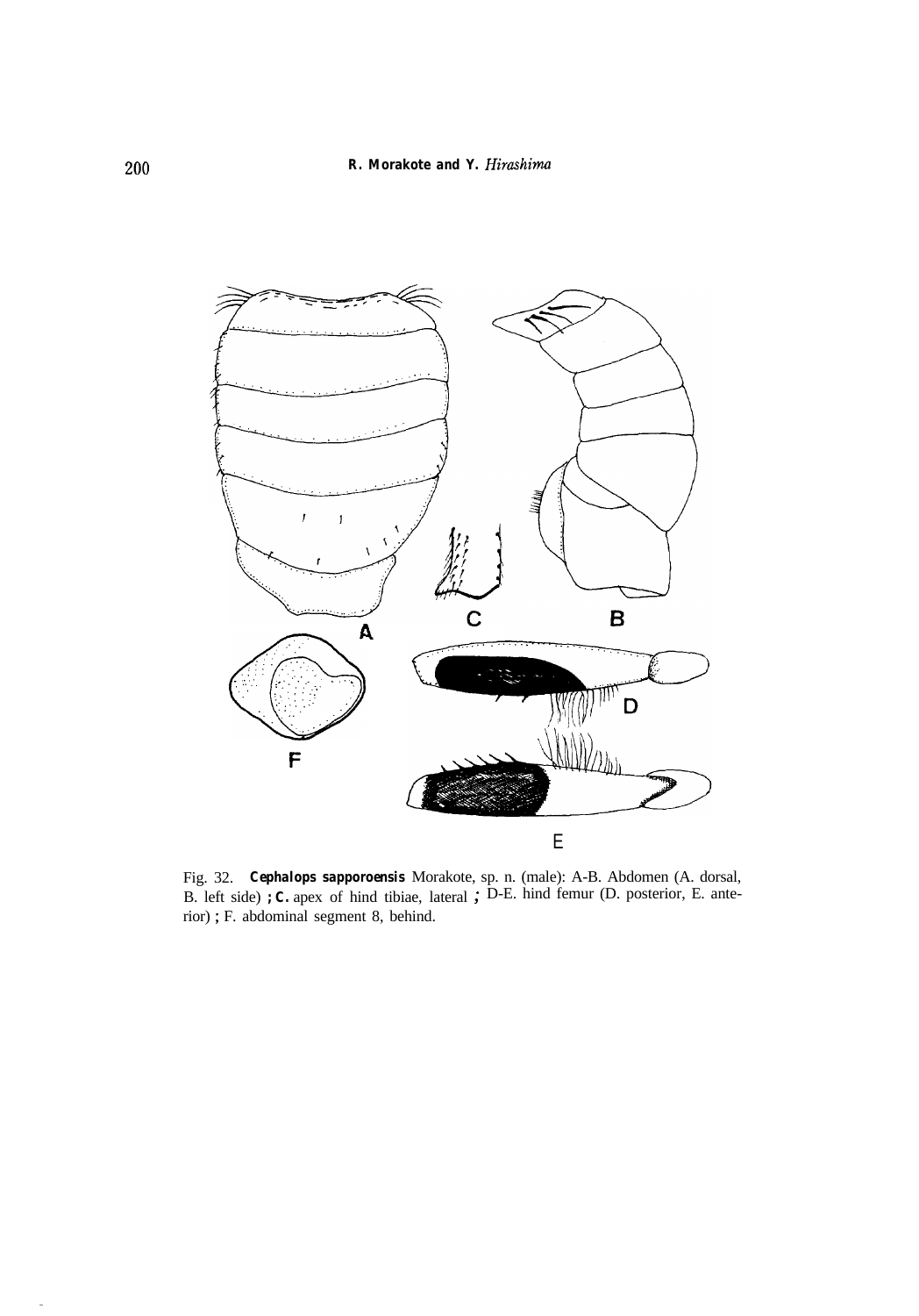

**Fig. 33.** *Cephulops honshuensis* Morakote, sp. n. : A-B. Male abdominal terminalia (A. dorsal, B. left side) ; C. hind femur, anterior; D. tibia, anterior; E. antenna ; F. female ovipositor, lateral.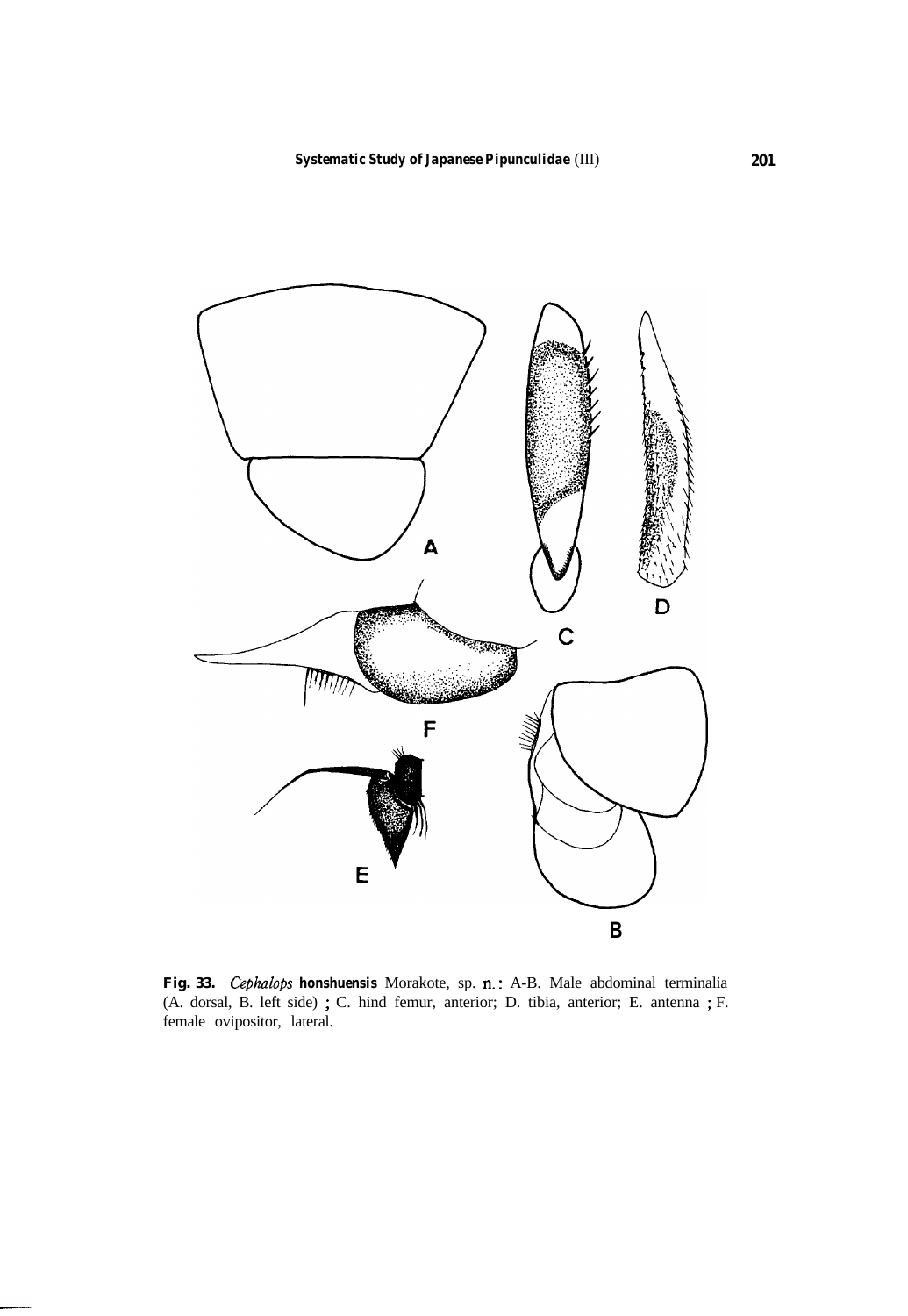

Fig. 34. A-B. Cephalops hirashimai Morakote, sp. n. (male) : A. Genitalia, dorsal ; B. epandrium and surstyli dorsal. C-D. *Cephulops fwcatus* (Egger) (male) : C. ejaculartory apodeme ; D. epandrium and surstyli, dorsal.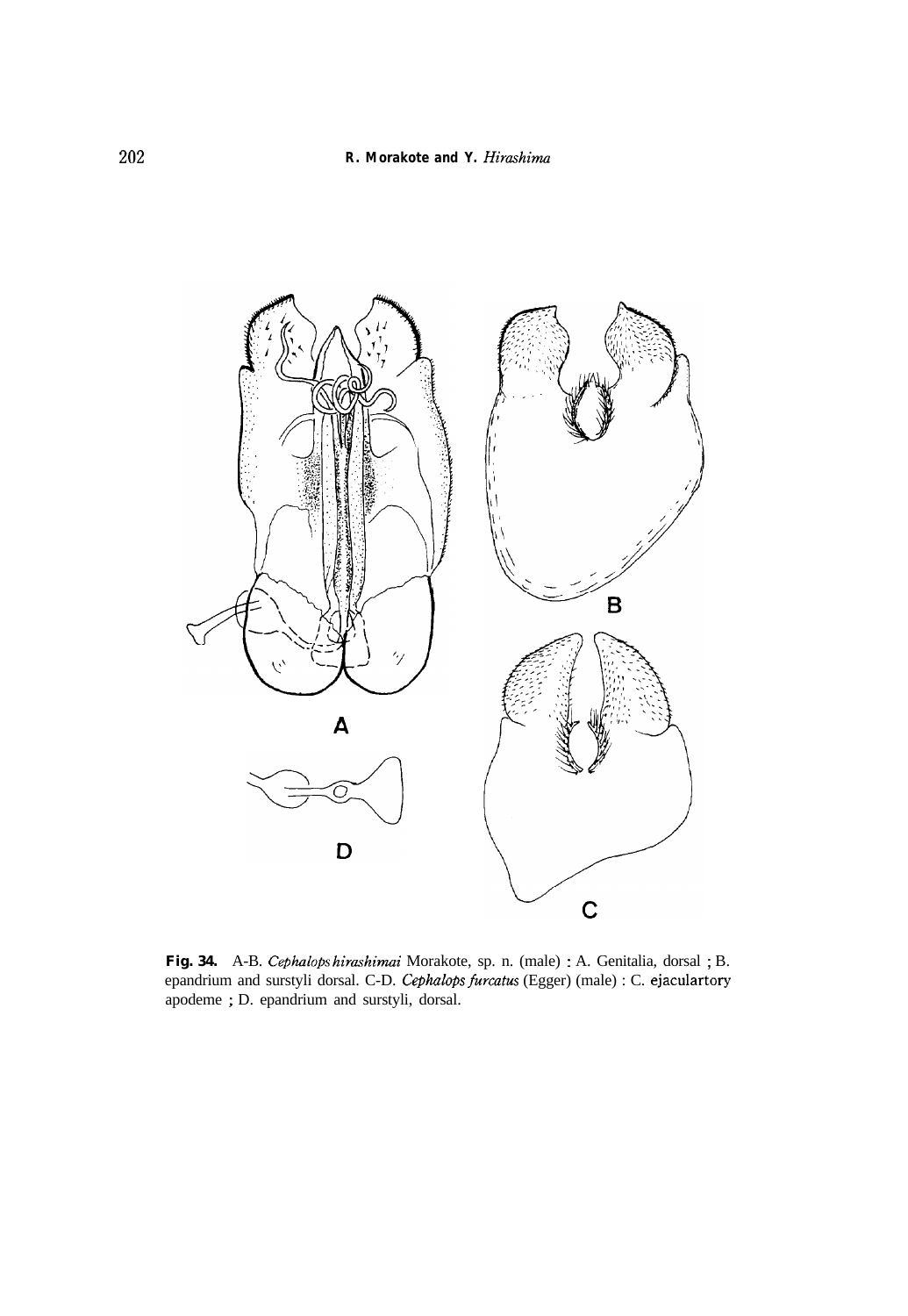

Fig. 35. A and C. Cephalops *furcatxs* (Egger), female ovipositor : A. Lateral, C. ventral. B and D. C. *hirashimai* Morakote, sp. n., female ovipositor: B. lateral ; D. ventral.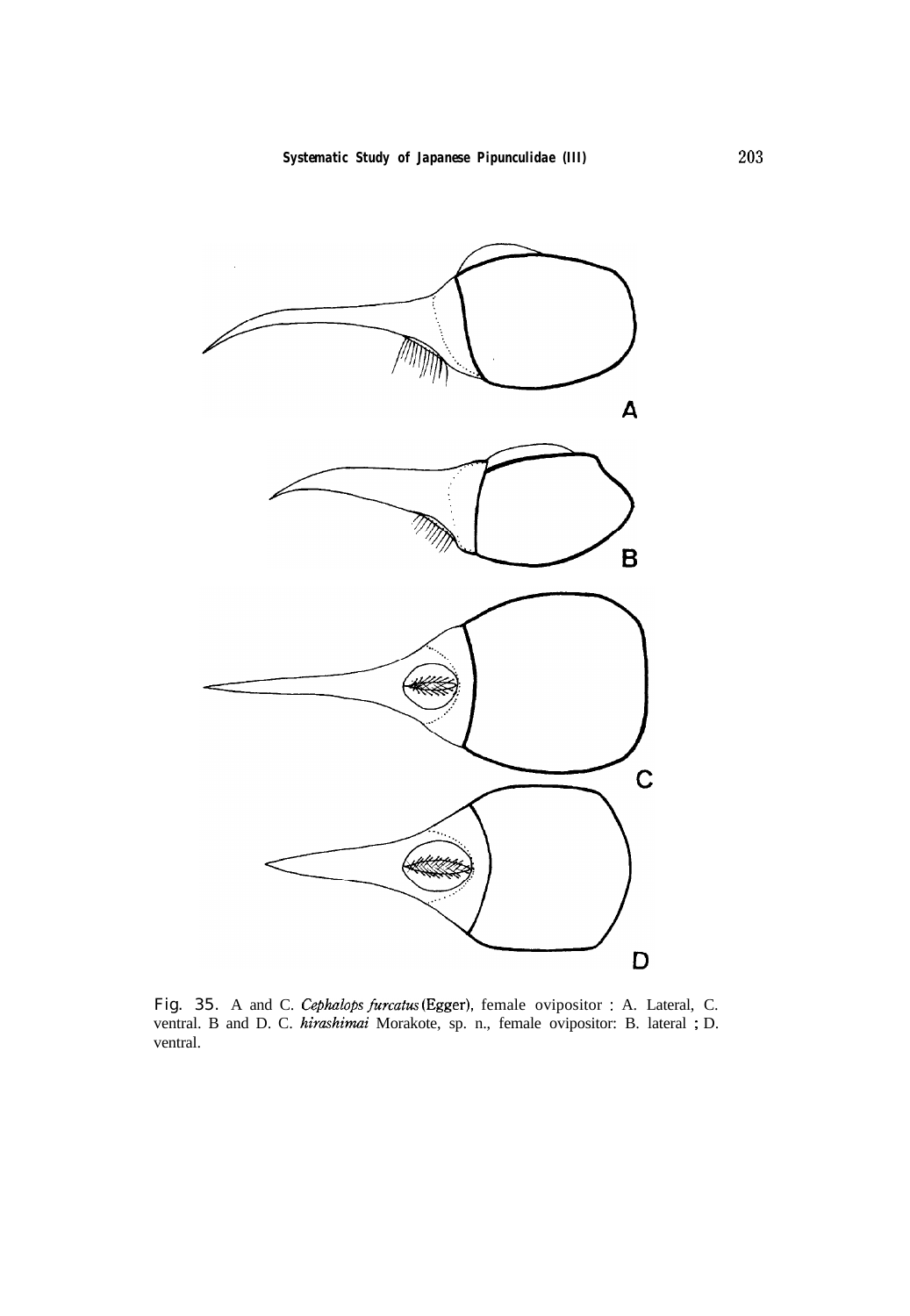

**Fig. 36.** Morphology of *Cephalops* annulipes (Zetterstedt) : A. Body of male, lateral ; B. famale abdomen, lateral.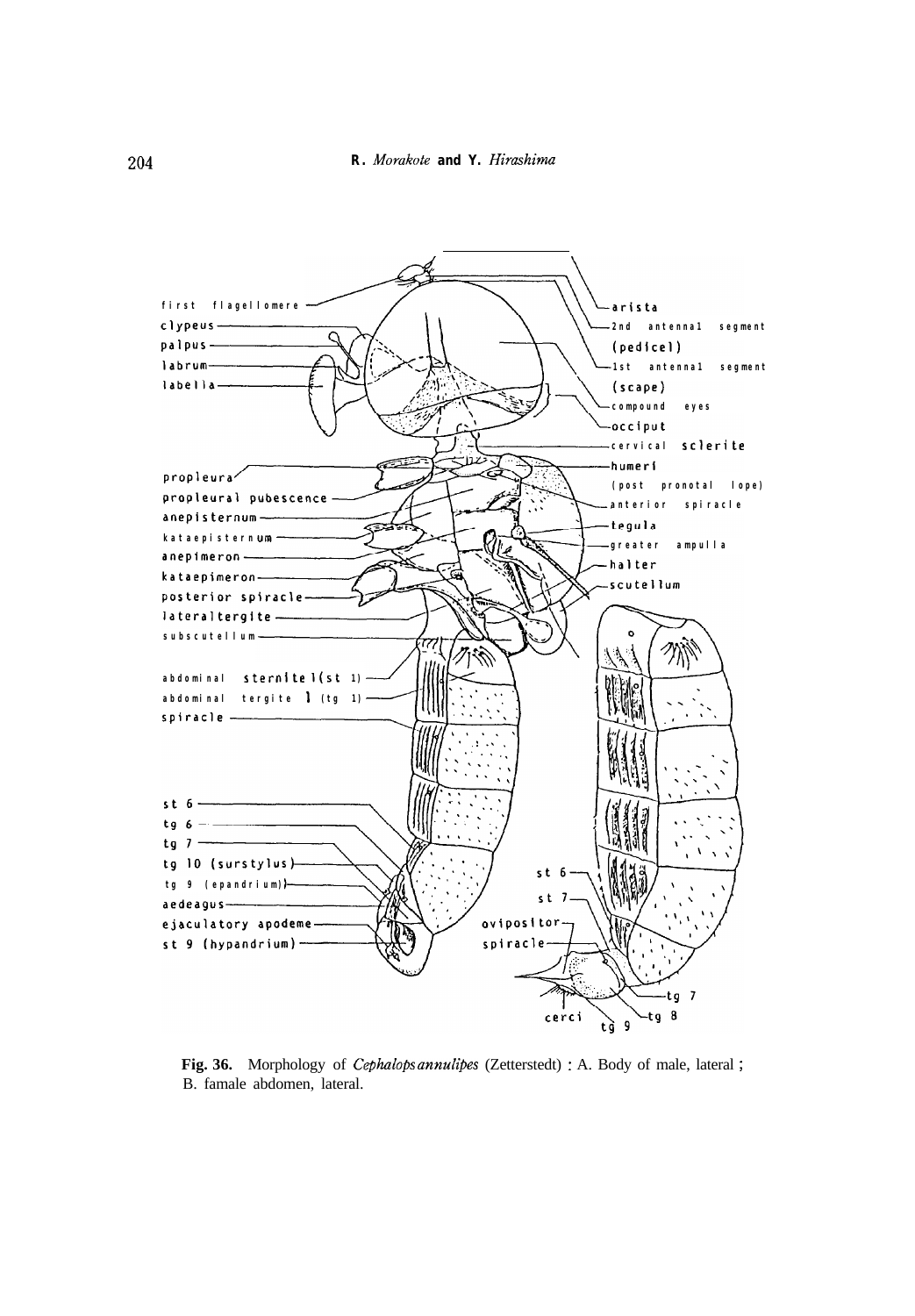

**Fig. 37.** External morphology of Cephalops *annulipes* (Zetterstedt) : A. Body of male, dorsal ; B. male abdomen, ventral ; C. head of female, dorsal.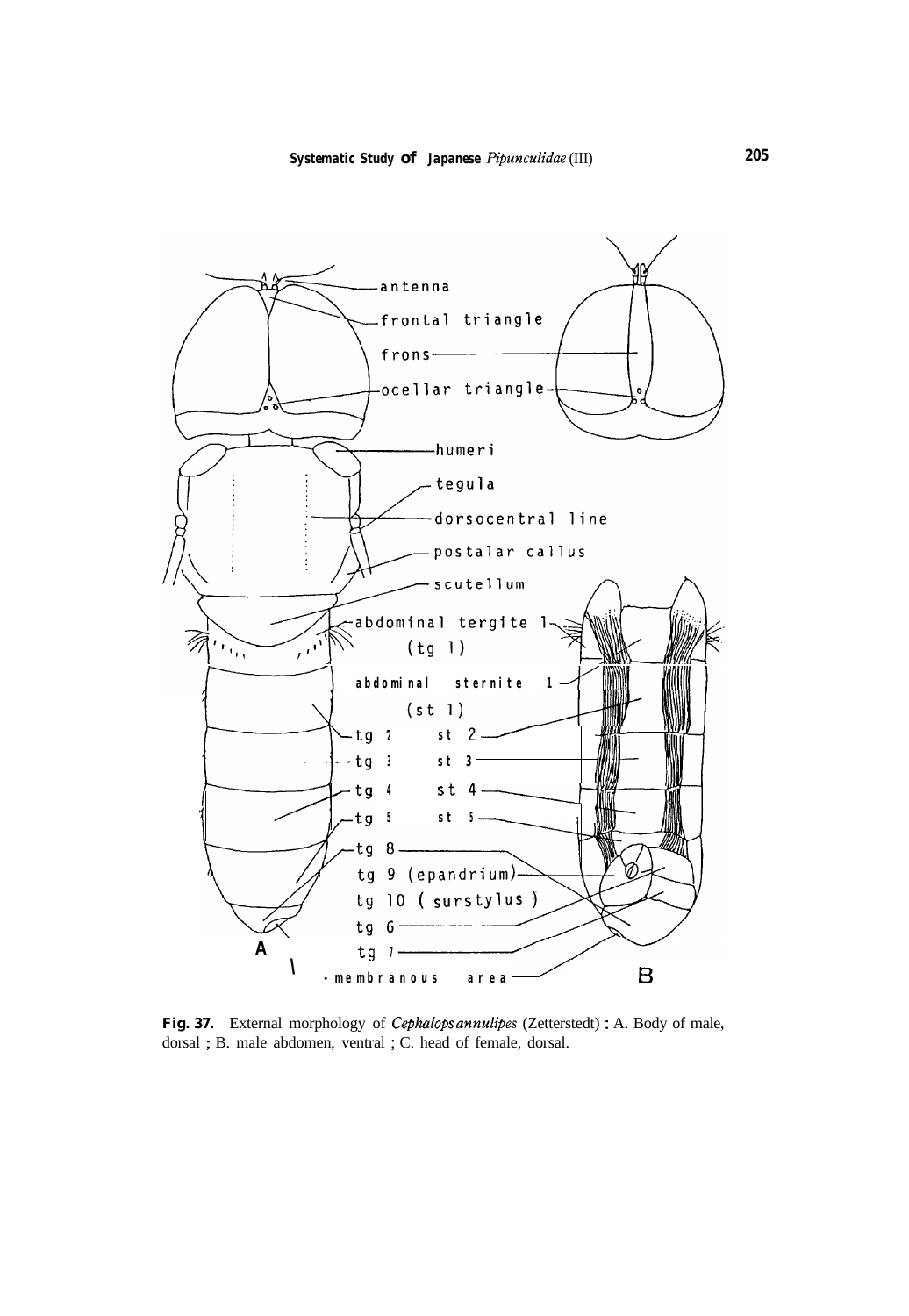

**Fig. 38.** *Cephalops annulipes* (Zetterstedt) : A. Male ; B. female ovipositor, lateral.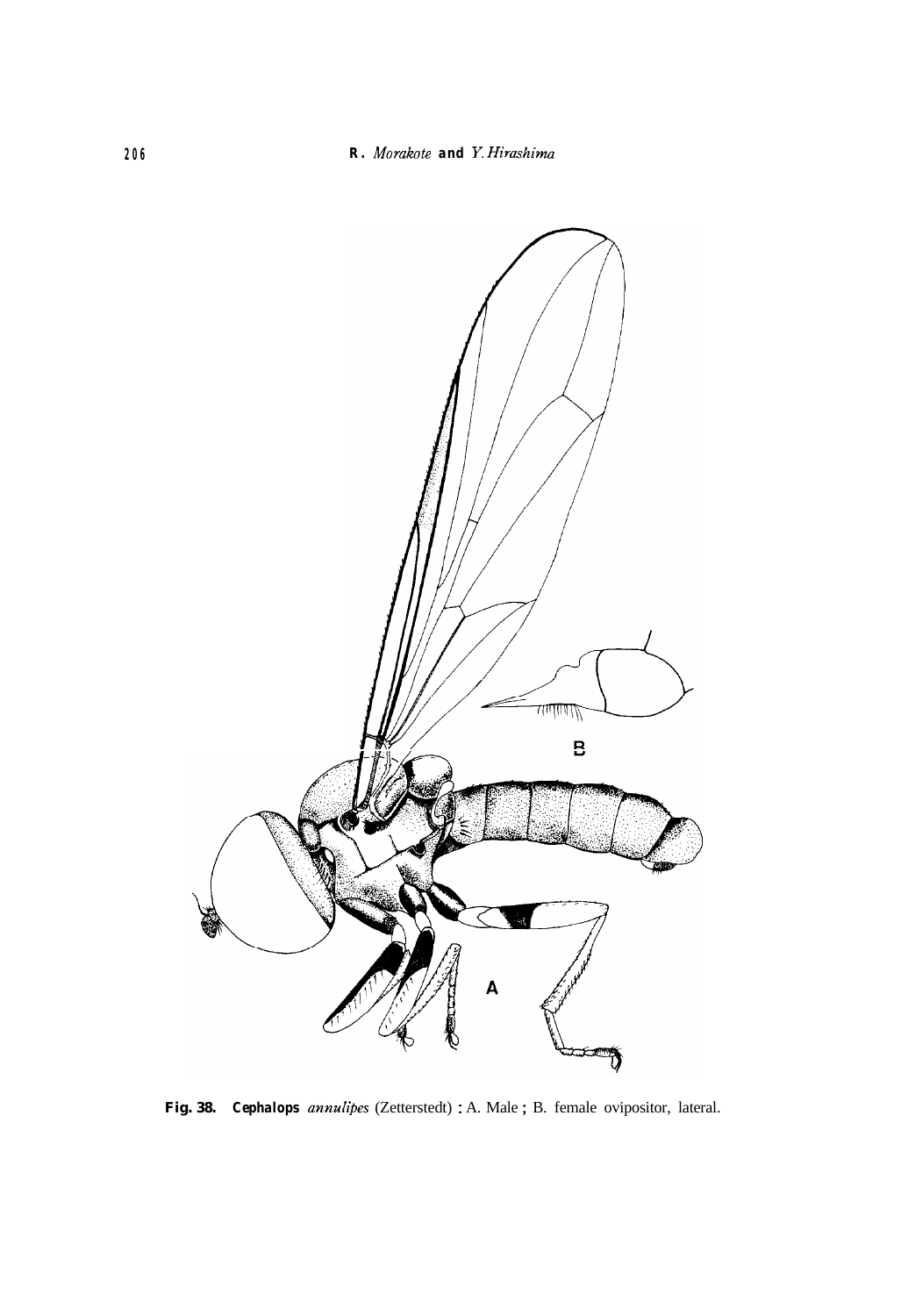

Fig. 39. *Cephalops aneus* Fallén: A. Male; B. female ovipositor, lateral.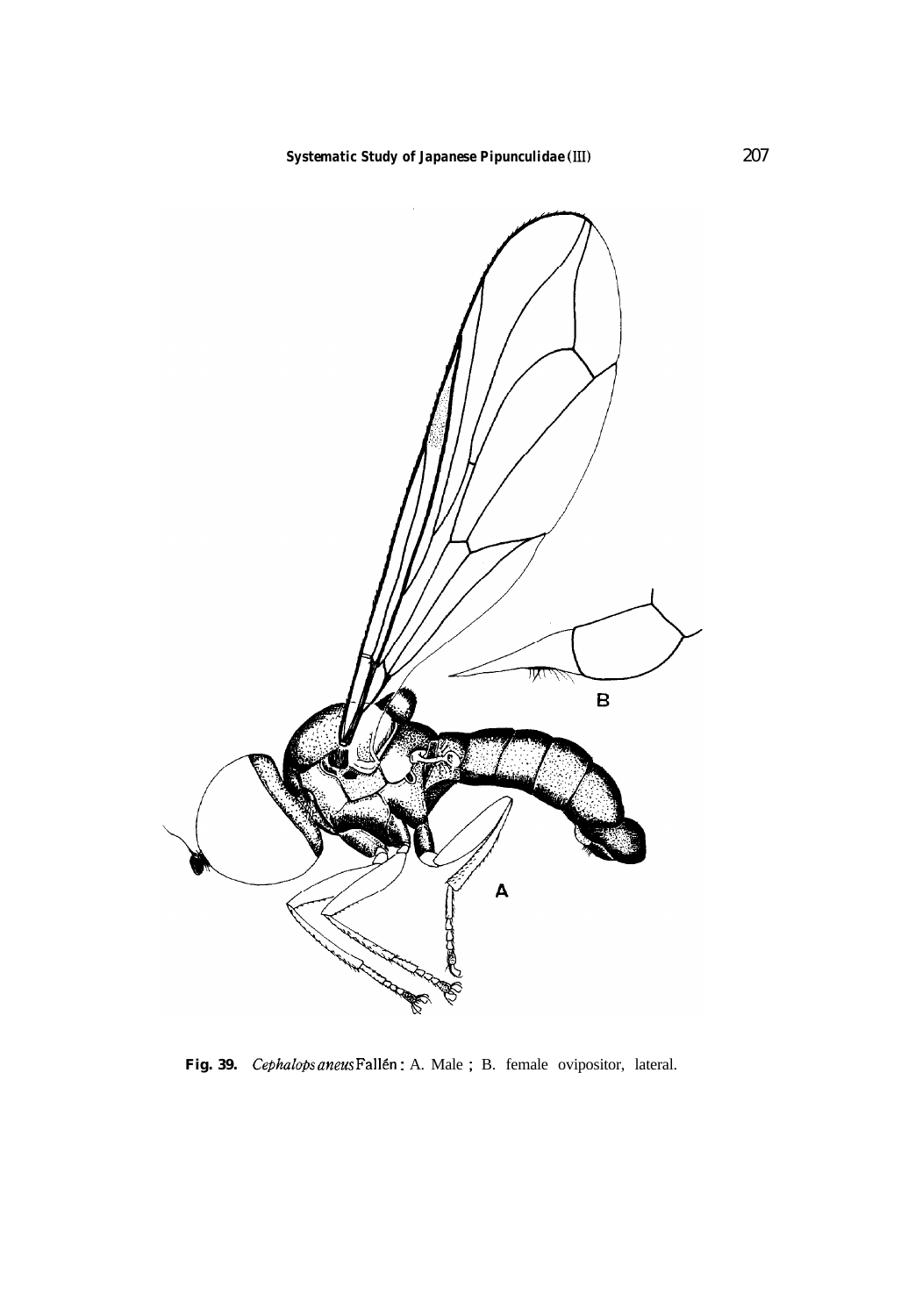

Fig. 40. *Cephalops pacatus* Morakote, sp. n.: A. Male ; B. female ovipositor, lateral.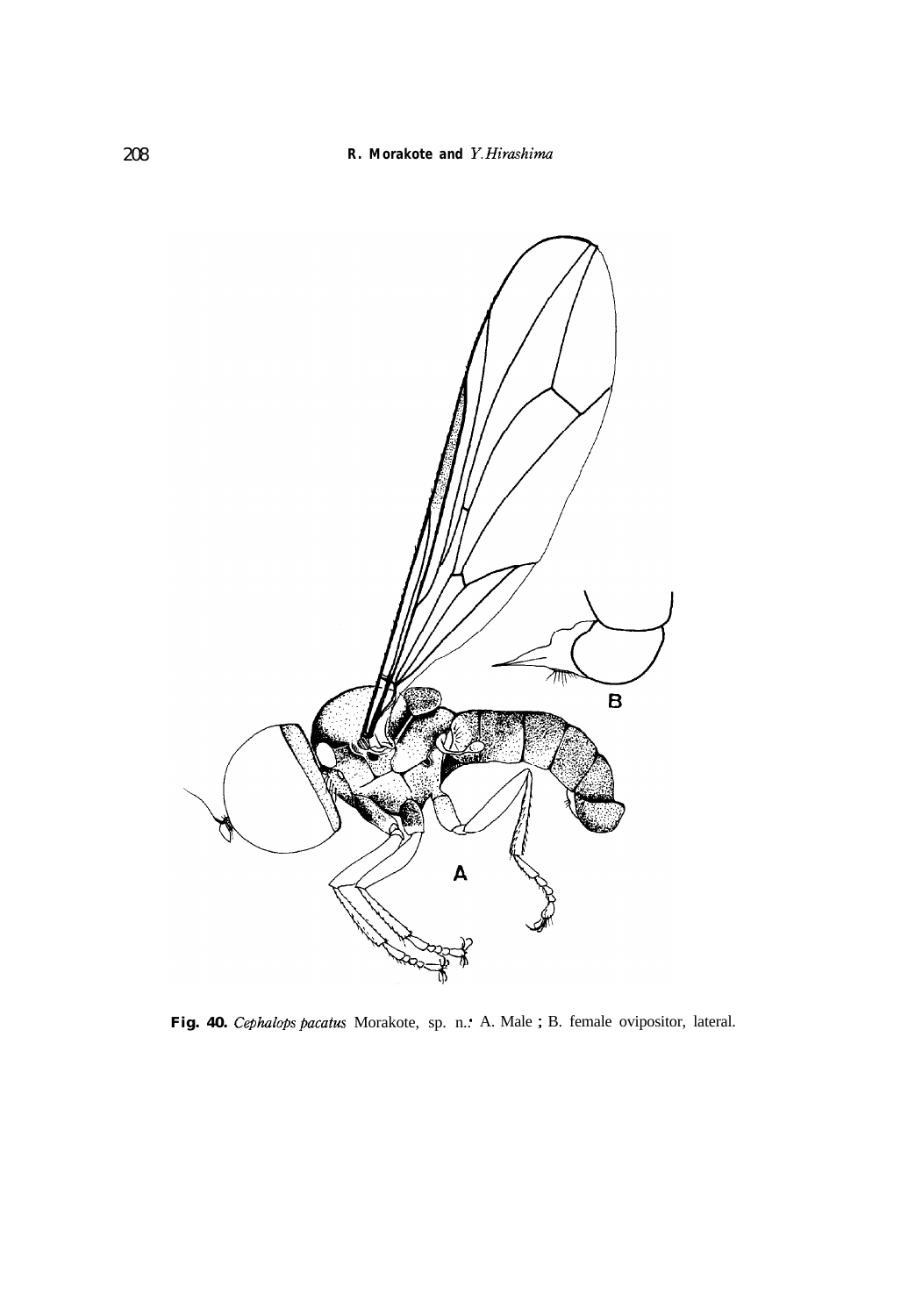

**Fig. 41.** A. Cephalops *metallicus* Morakote, sp. n. (male) ; B. C. *obtusinervis* (Zetterstedt).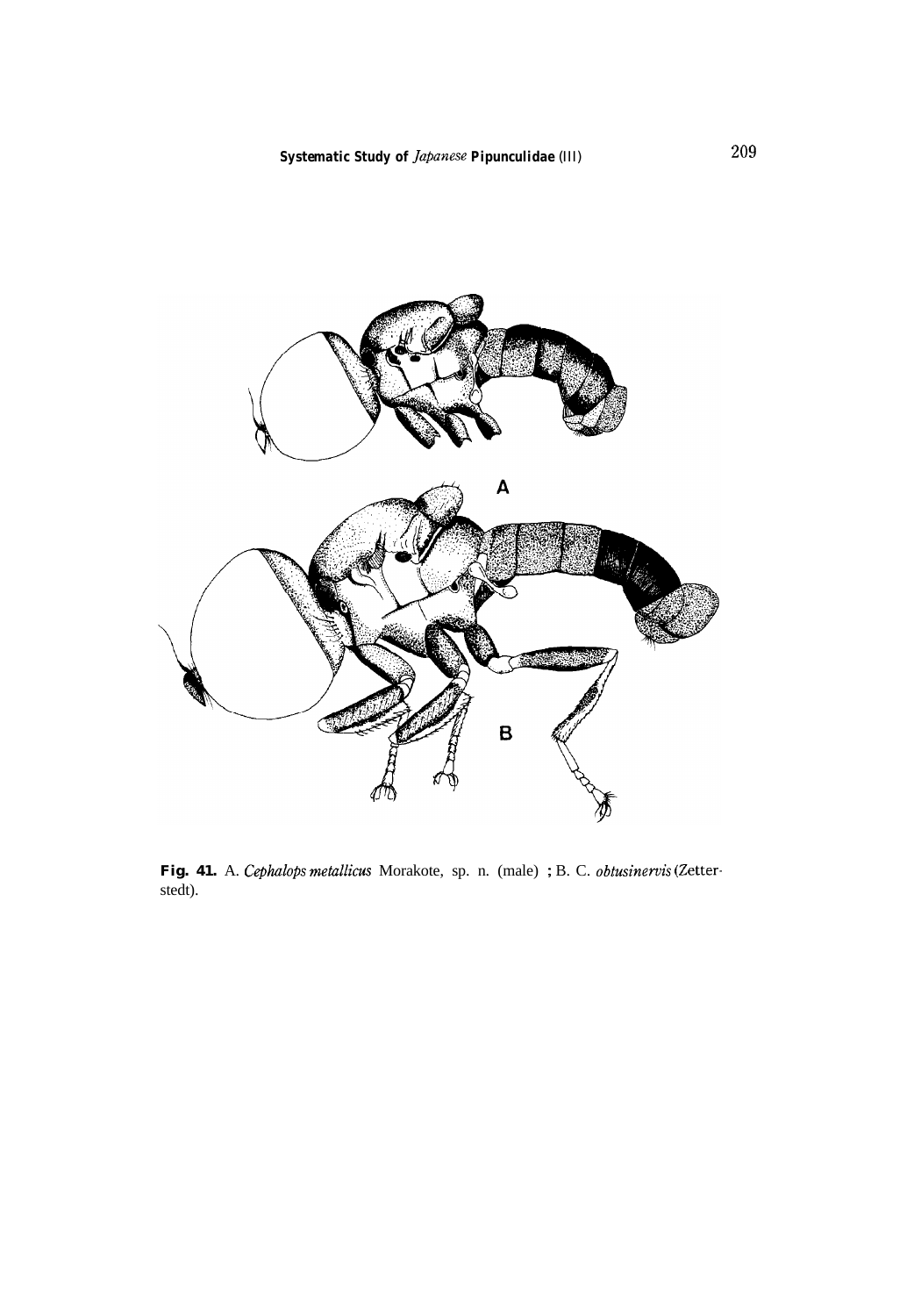

**Fig. 42.** Male abdominal terminalia of Cephulops spp., dorsal : A. *annulipes* (Zetterstedt) ; B. *incohutus* Morakote, sp. n. *; C. obtusinemis* (Zetterstedt) ; D. *yoshijusui* Morakote, sp. n. ; E. *aneus* Fall&n ; F. *metallicus* Morakote, sp. n. *; G. pacatus* Morakote, sp. n. ; H. *kumatai* Morakote, *sp. n.*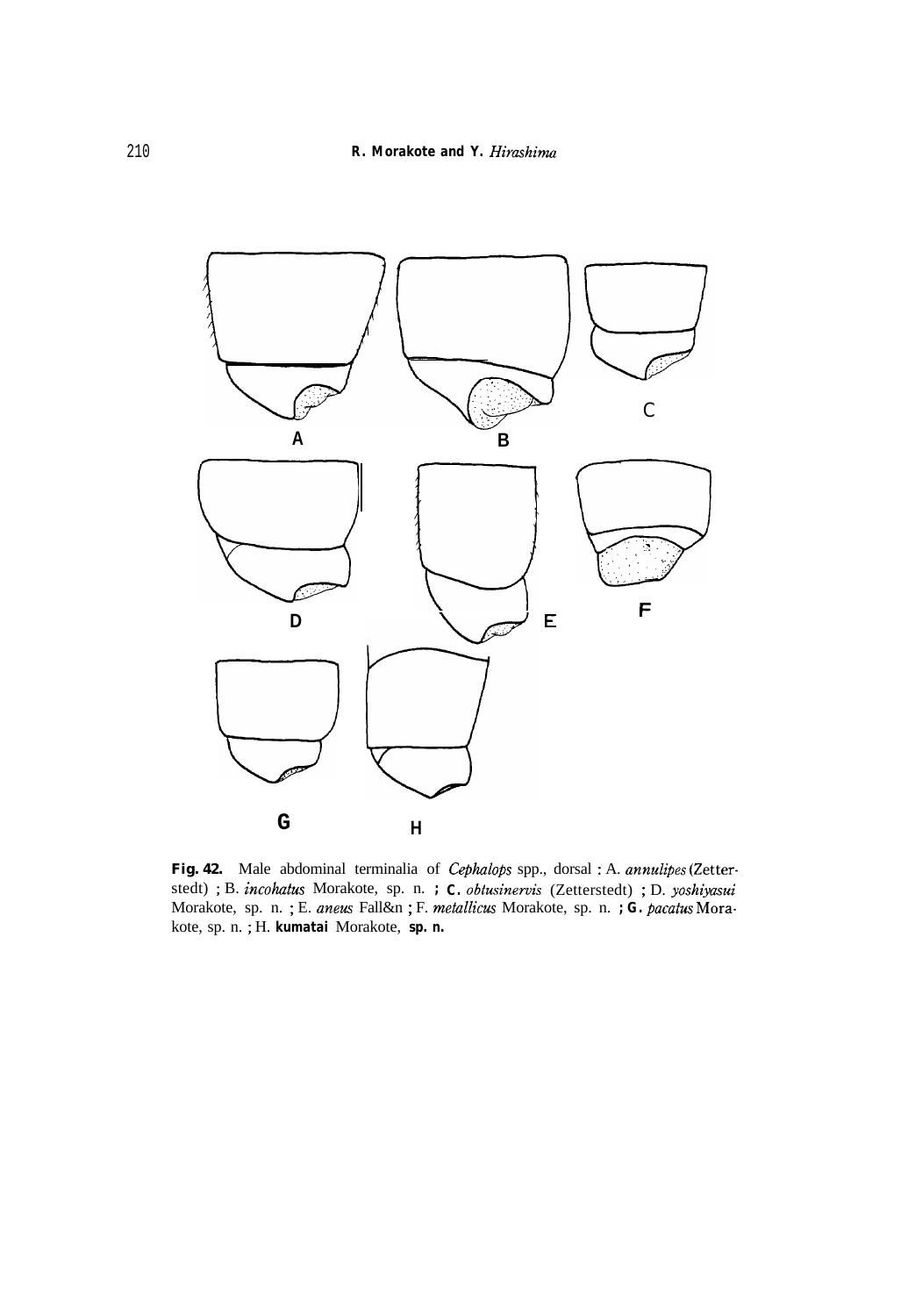



Fig. 43. Male abdominal terminalia of *Cephulops* spp., ventral : A. *annulipes* (Zetterstedt) ; B. aneus Fallén ; C. obtusinervis (Zetterstedt) ; D. metallicus Morakote, sp. n.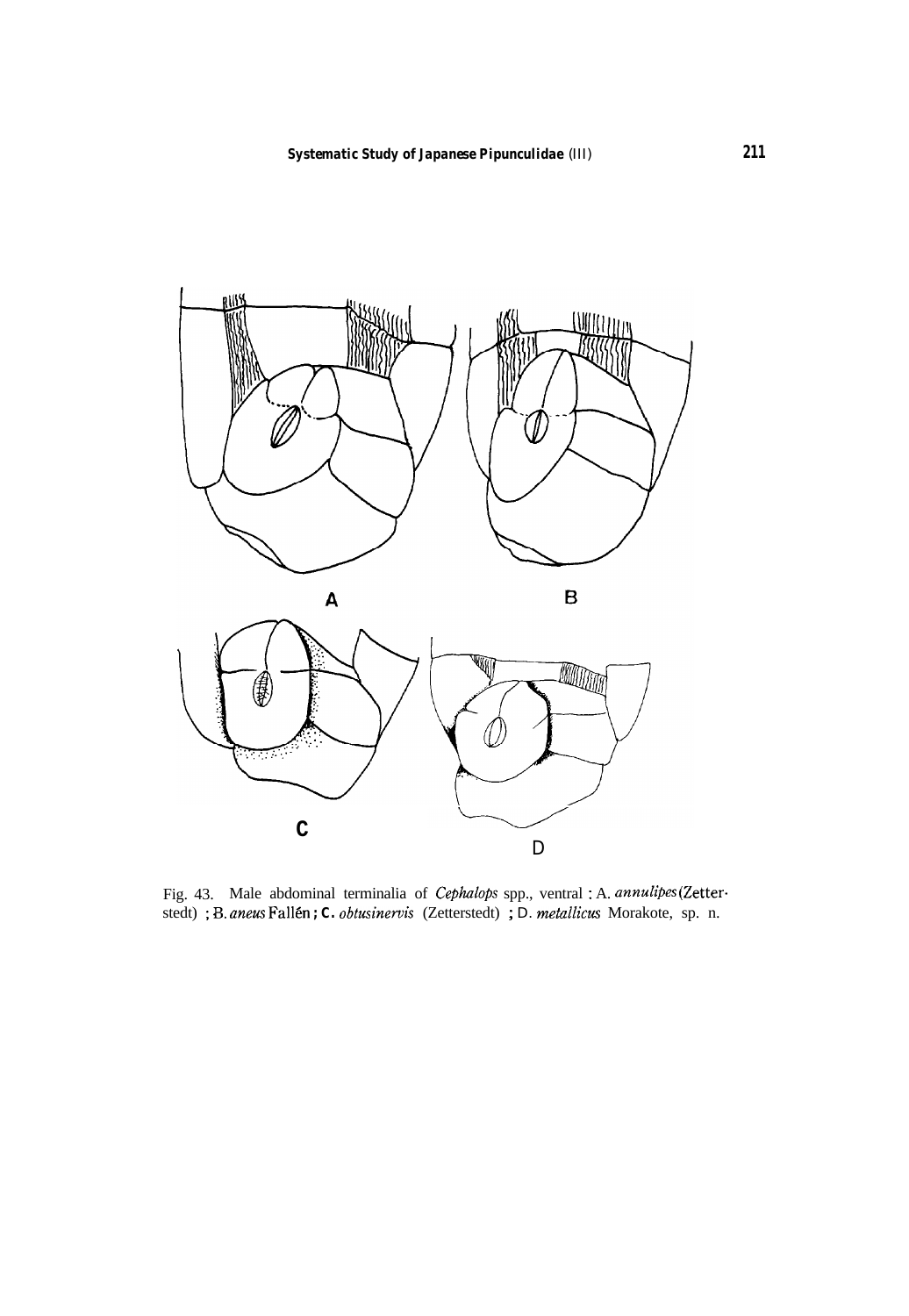

**Fig. 44.** A-D. Male abdominal terminalia of Cephalops spp., ventral : A. *incohatus* Morakote, sp. n. ; B. *yoshiyasui* Morakote, sp. n. *; C. kumatai* Morakote, sp. n. ; D. *pacatus* Morakote, sp. n. E-L. Abdominal segment 8 of Cephalops spp., behind: E. *incohatus,* F. *anexs* Fall&n. ; G. metallicus Morakote, sp. n. ; H. *obtusineruis* (Zetterstedt) ; I. *yoshijasui* ; J. *annulipes* (Zetterstedt) ; K. *pacatus* ; L. *kumatai.*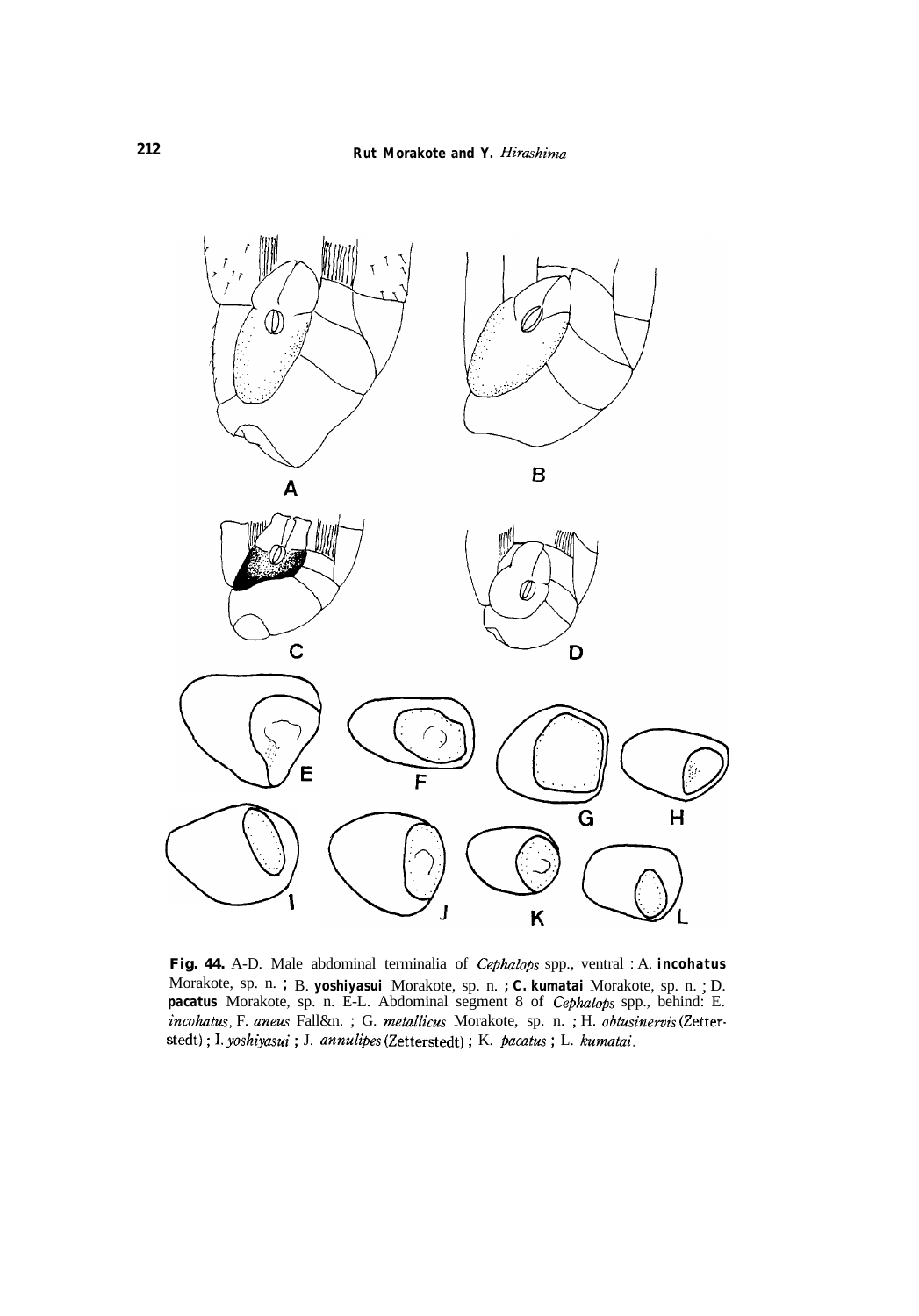

Fig. 45. Male genitalia of *Cephalops annulipes* (Zetterstedt): A. Dorsal, B. lateral.